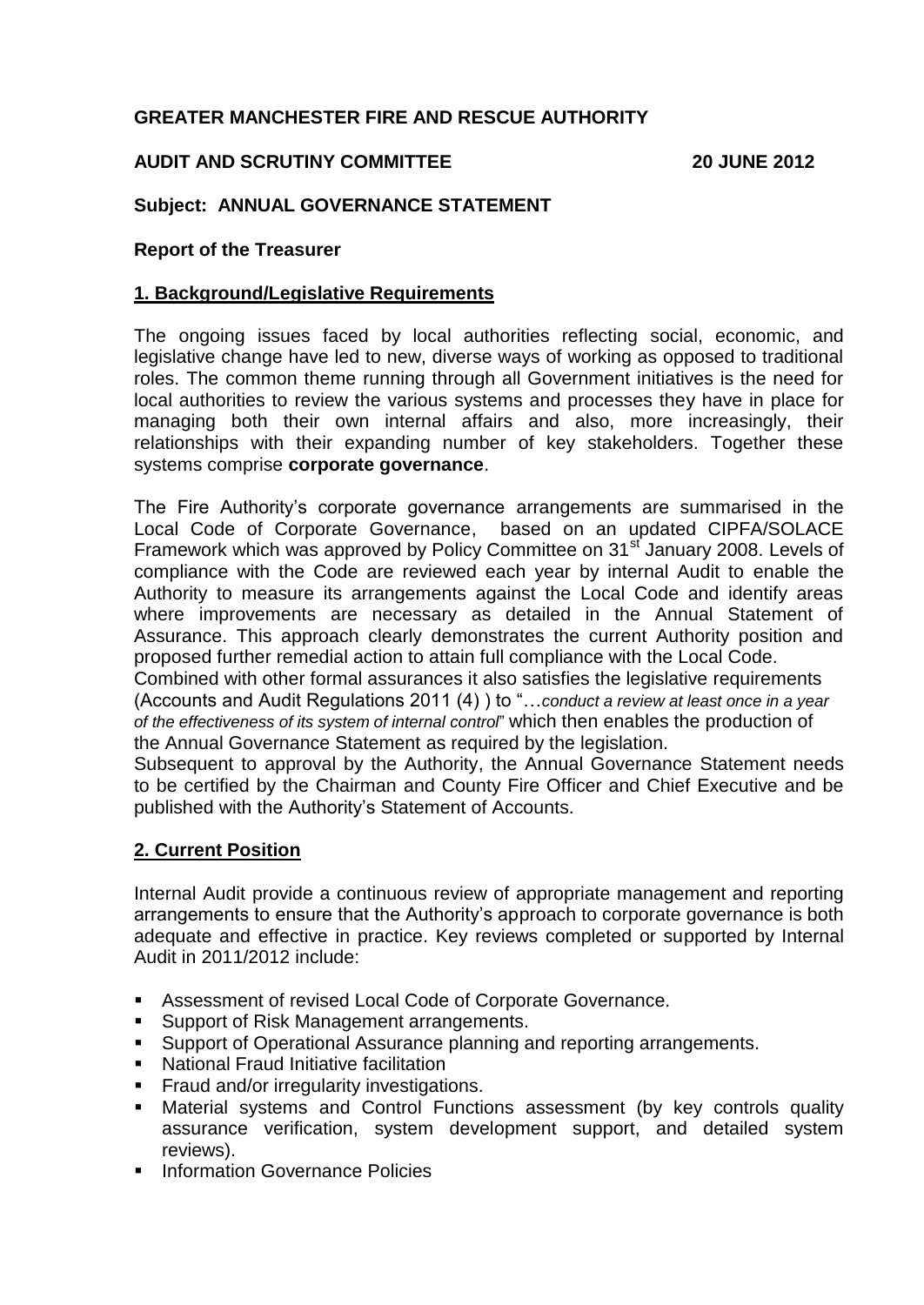During 2011/2012, reports on Internal Audit Activities have been presented to Members of the Audit Committee on  $1<sup>st</sup>$  December 2011 and 20<sup>th</sup> June 2012 with the latter report containing an "*assurance opinion*" as follows :-

*"………assurance can be gained that the Authority is committed not only to properly managing its affairs but to striving to improve on its assurance arrangements. This is particularly evident in the key areas of risk management, service planning, performance management, and corporate governance. In conclusion it is the opinion of the Treasurer that the Authority operates an effective overall internal control environment."*

However, the work performed by Internal Audit also highlights areas where improvements may be made so it is essential that the Authority continues to review and improve its assurance processes and does not become complacent as a result of this Statement of Assurance.

The control framework by which the Annual Governance Statement is prepared, outlining how the various assurance and control streams dovetail together, is presented in diagrammatic format at Appendix 1. This framework is based on guidance issued by the CIPFA Financial Advisory Network and has been amended only to reflect local organisational variations.

# **3. Proposals**

A draft Annual Governance statement is attached to this report. The Statement has been structured to :-

- Satisfy the requirements of the Accounts and Audit (England) Regulations 2011
- Comply with the stipulations of the Code of Practice for Local Authority Accounting (SORP ).
- **Incorporate current CIPFA (Finance Advisory Network) and Audit Commission** guidance and proper practice.
- **Provide Members with proposed actions to continue to develop areas where** additional improvements can be made.
- **Build on the already successful disclosure arrangements**

### **4. Conclusions**

The production and approval of the attached Annual Governance Statement, although now a statutory requirement, is effectively a continual enhancement of disclosure arrangements successfully introduced by the Authority in 2003.

The Authority has always produced a wider-ranging assurance statement on the Authority"s overall governance arrangements (detailing how the Authority conducts its business both internally and with its dealings with other parties) rather than simply satisfying the minimum statutory requirements for a Statement on Internal Control.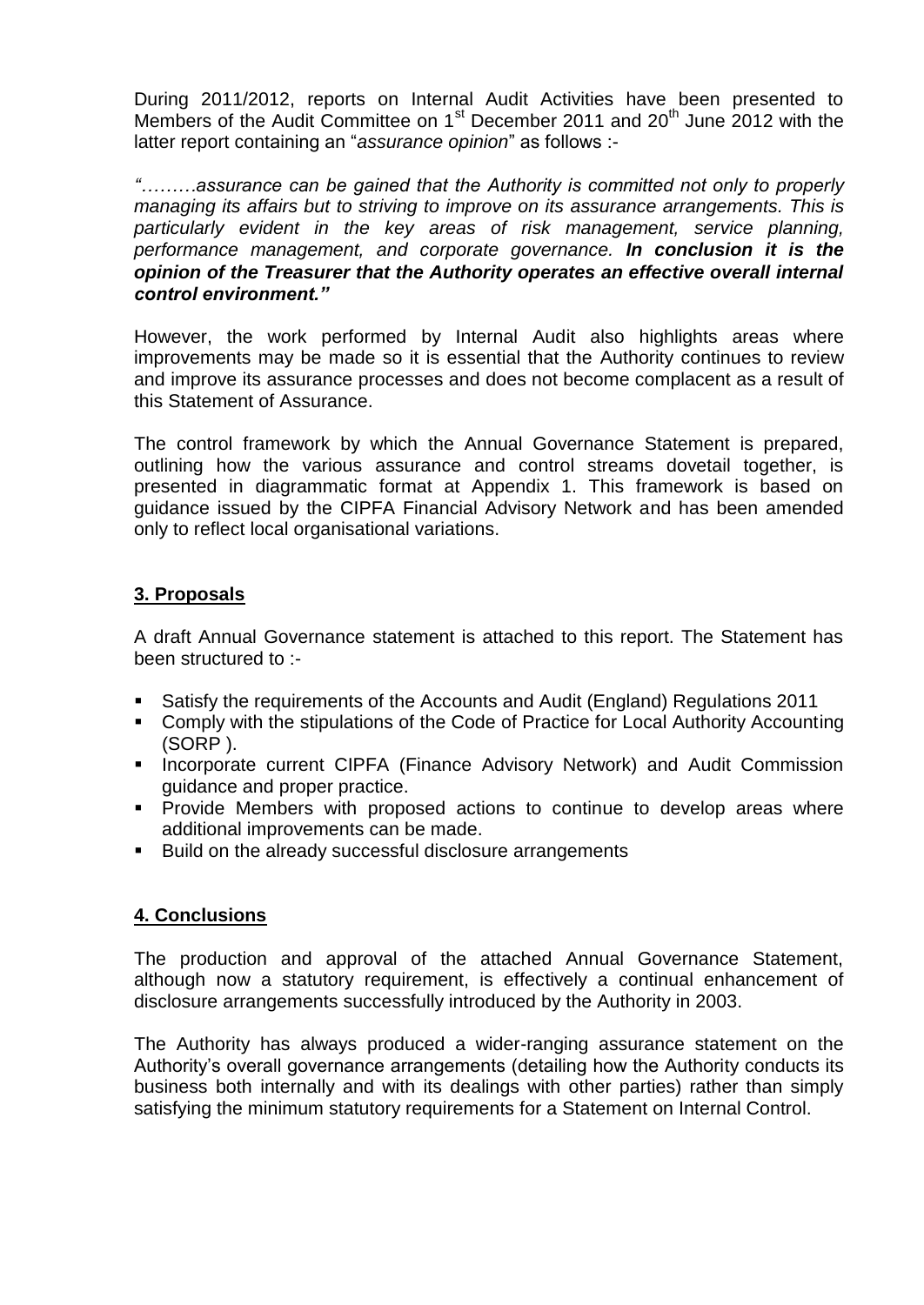This statement clearly continues to outline the significant issues facing the Authority, which need to be effectively managed and highlights areas where protocols are being developed to improve compliance with the Authority"s Local Code of Corporate Governance. The document is intended to demonstrate the Authority"s commitment to maintaining the highest ethical standards and levels of corporate governance.

# **5. Recommendations**

Members are asked to approve the Annual Governance Statement. Once approved, the Annual Governance Statement is to be signed by the Chairman and County Fire Officer and Chief Executive and included within the Authority"s Statement of Accounts for 2011/2012.

Paul McKevitt **Treasurer** 7<sup>th</sup> June 2012

There are no Background Papers to this Report within the meaning of Section 100D of the Local Government Act 1972

> Paul McKevitt (Proper Officer) 7.6.12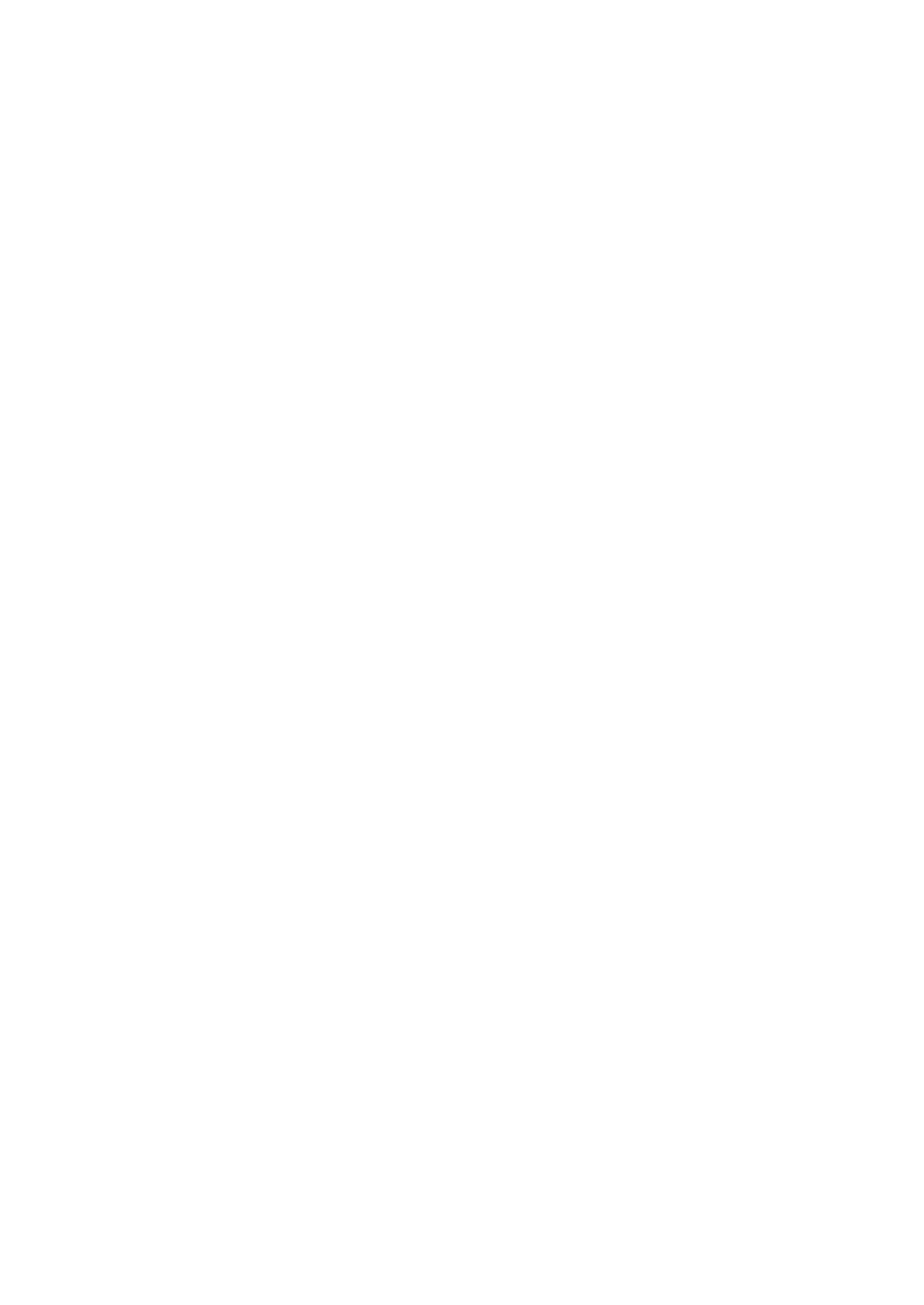

# **ANNUAL GOVERNANCE STATEMENT FOR THE YEAR ENDED 31ST**

**Greater Manchester Fire and Rescue Authority is committed to the highest standards of corporate governance as outlined in this Annual Governance Statement***.*

**Governance is about how bodies ensure that they do the right things, in the right way, for the right people in a timely, inclusive, open, honest and accountable manner. It comprises the systems and processes, and culture and values, by which bodies are directed and controlled and through which they account to, engage with and, where appropriate, lead their communities.**

**A key aspect of governance is the requirement to put into place** *"effective risk management systems, including systems of internal control"***.**

**This Annual Governance Statement supports the Authority's Statement of Accounts and outlines how it manages its affairs to deliver high quality services and ensure that public money is effectively spent.**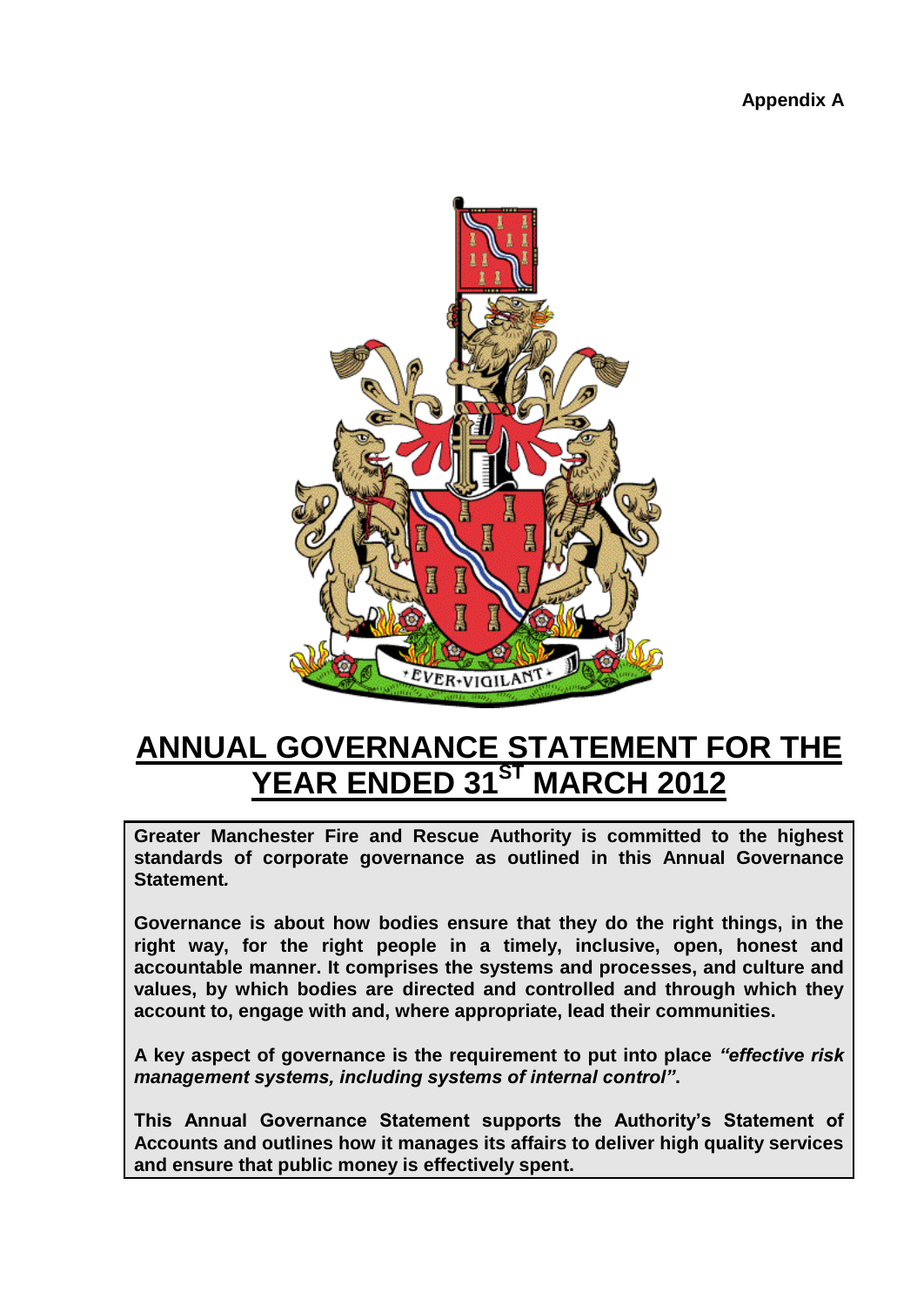# **Annual Governance Statement for the year ended 31st March 2012**

# **1. Introduction/Background to the Annual Governance Statement**

The preparation of the Annual Governance Statement to support the Annual Statement of Accounts is a statutory requirement for local authorities. Its purpose is to demonstrate and evidence that there is a continuous review of the effectiveness of the Authority"s internal control, performance and risk management systems. This allows an assurance on their effectiveness to be provided so that users of the accounts can be satisfied that proper arrangements are in place to govern spending, safeguard assets and maximise operational effectiveness. The process also enables the production of a corporate action plan to address any identified weaknesses.

CIPFA have confirmed that "proper practice" in relation to internal control is as detailed in the *Delivering Good Governance in Local Government* (CIPFA/SOLACE 2007) and this has statutory backing.

The Authority has always complied with the appropriate legislation and "proper practice" guidance resulting in a corporate disclosure statement that always met the current "proper practices" criteria. As such, the format of this years statement is not significantly different than the wider governance statement produced in previous financial years.

A description of the key elements of the Authority" assurance and internal control environment is detailed at Appendix 2.

### **2. Vision Values (Purpose) and Aims**

In April 2011 the Authority published a three year Corporate Plan that defined its core purpose as to *"protect and improve the quality of life of the people in Greater Manchester"*. The Corporate Plan detailed six strategic aims to support the achievement of this purpose, viz:- prevention, protection, response, public value, people, and principles. The 2011-2014 Corporate Plan set out the Authority"s initial planned actions in response to the Coalition Government"s spending cuts and introduced a new risk based response approach.

As scheduled the Authority (following further extensive consultation with staff, partners, and communities) revisited the Corporate Plan and recast the detail for a further three year period to reflect priorities and funding reductions while continuing to *"protect and improve the quality of life of people within Greater Manchester*". The Corporate Plan continues to be supported by transparent corporate objectives with integration of the statutory Integrated Risk Management Plan, and associated plans including Directorate and Departmental plans.

The Authority"s values (purpose) and aims continue to reflect legislative, national, regional, and local priorities.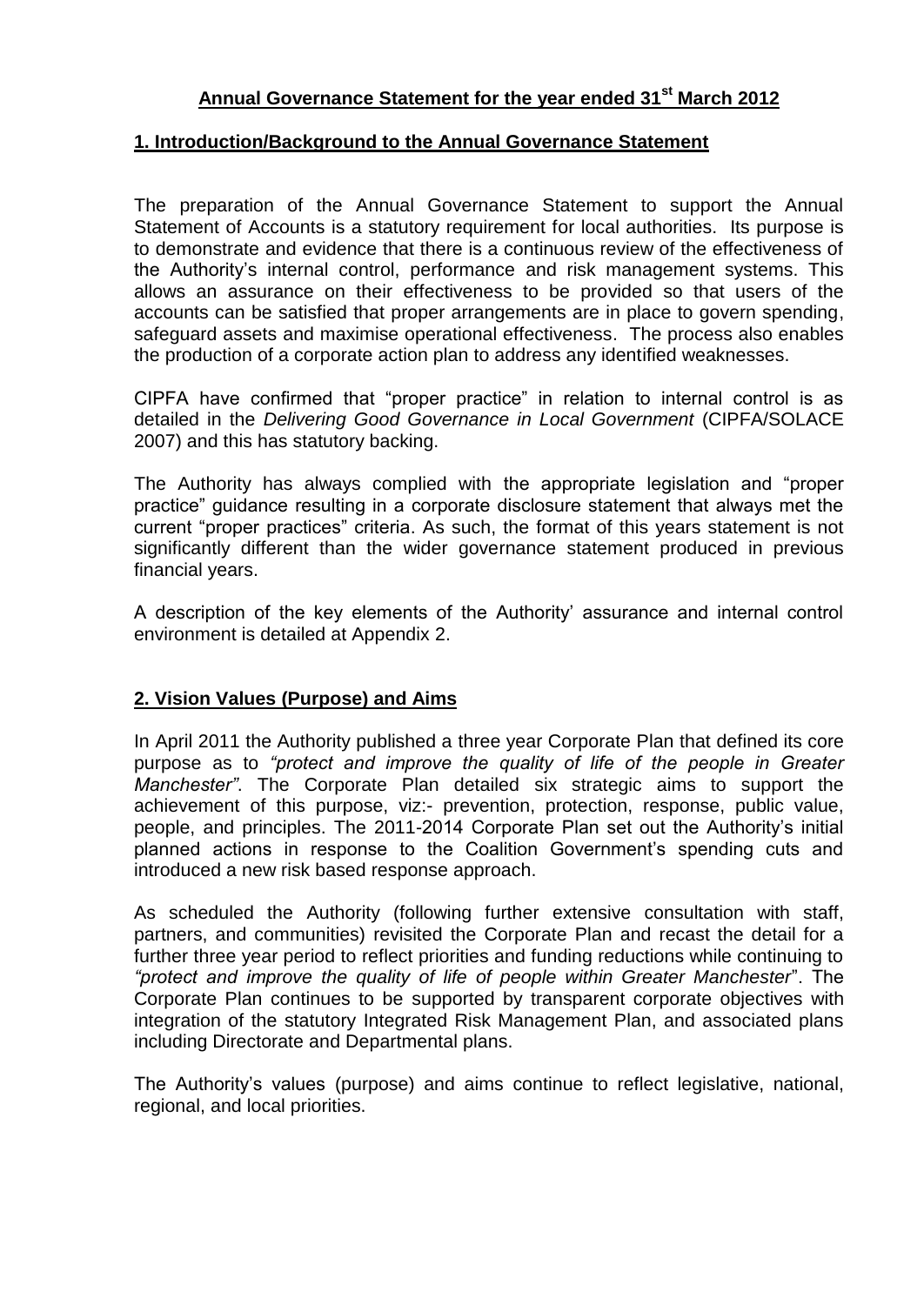# **3. Scope of Responsibility**

The Authority"s governance framework comprises the systems and processes, the culture and values, by which the Authority is directed and controlled and its activities through which it accounts to, engages with, and supports its community. It enables the Authority to monitor the achievement of its core purpose and strategic aims and to consider whether these aims have led to the delivery of appropriate, cost effective services.

The Authority, through its elected Members and officers, is responsible for ensuring that its business is conducted in accordance with the law and proper standards, that public money is safeguarded and properly accounted for, and used economically, efficiently, and effectively. In discharging this accountability, members and senior officers are responsible for putting in place proper arrangements for the governance of the Authority"s affairs and the stewardship of the resources at its disposal.

To this end the Authority has approved and adopted a Code of Corporate Governance, which is consistent with the principles and reflects the requirements of the CIPFA/SOLACE Framework *Delivering Good Governance in Local Government*. Copies of the policy documents are available on our website.

This statement explains how the Authority has complied with the CIPFA/SOLACE Framework, identifying areas in which our governance arrangements can be strengthened. This statement also meets the requirements of regulation 4 (4) of the Accounts and Audit (England) Regulations 2011 in relation to the approval by Members of *"an annual governance statement, prepared in accordance with proper practices in relation to internal control".*

The Authority is committed to fulfilling its responsibilities in accordance with the highest standards of good governance, underpinned by the ethical behaviour of officers and Members.

The governance framework has been in place at the Authority for the year ended 31<sup>st</sup> March 2012 and up to the date of the approval of the statement of accounts.

### **4. Purpose of the System of Internal Control**

The Authority sets the overall strategy and policy and has put in place a well-defined organisational structure, with clearly understood lines of responsibility and delegation of authority to help ensure that strategies and policies are effectively implemented and adhered to.

The Corporate Leadership Team is ultimately responsible to the Authority for the system of internal control and reviewing its effectiveness. Any system of internal control can only provide reasonable assurance and not absolute assurance that all significant risks will be mitigated. The key issue is that risks, their potential for occurring and possible impact are identified. A conscious decision can then be made on how to prioritise and deal with those risks.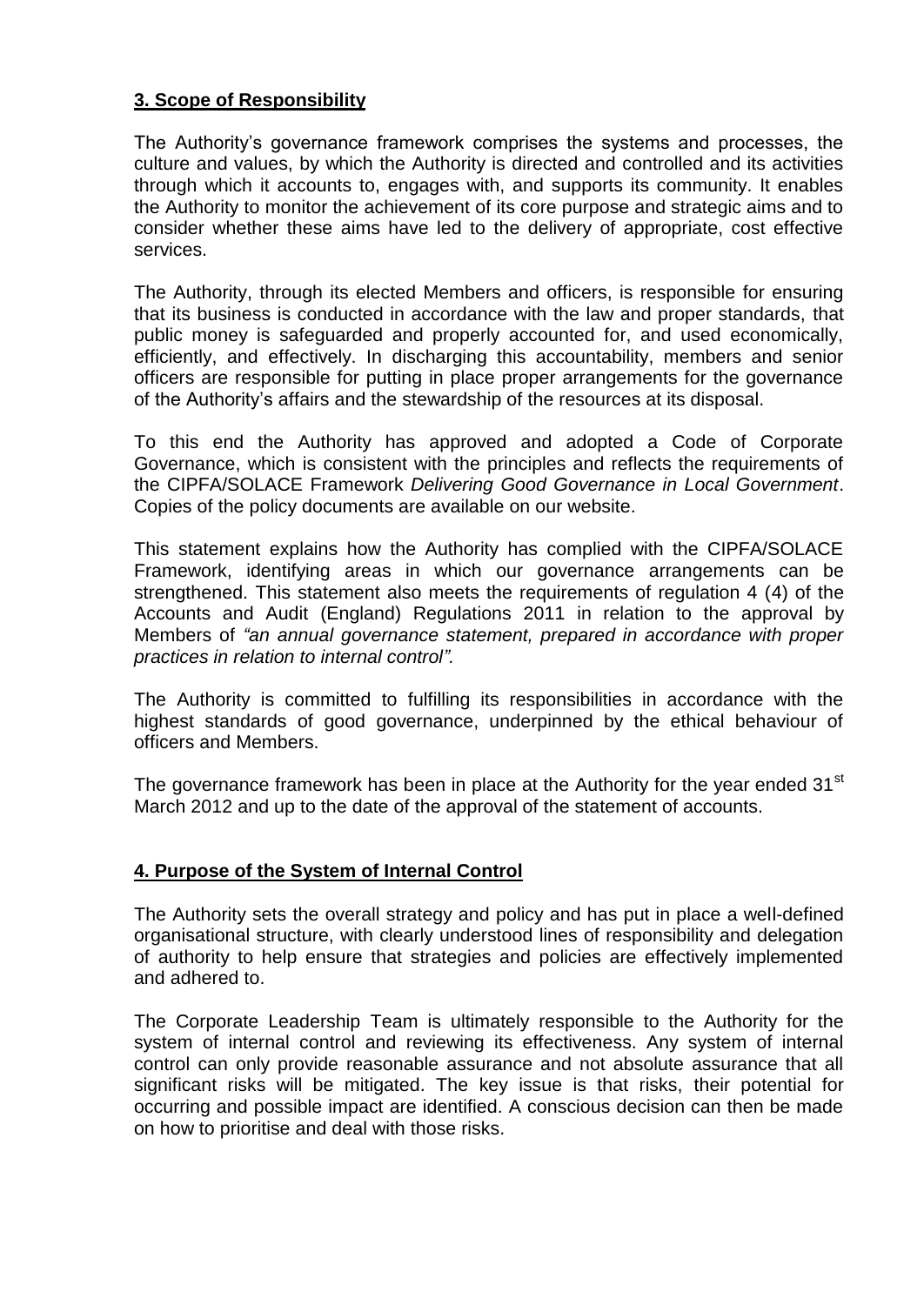The system, therefore, is designed to effectively manage, rather than eliminate, the risks that are attached to the fulfilment of the Authority"s purpose to *"protect and improve the quality of life of the people in Greater Manchester"*. The fundamental internal drivers supporting the Authority"s strategic aims are - prevention, protection, response, public value, people, and principles.

# **5. The Assurance Framework and Internal Control Environment**

The Authority's system of internal control (see Appendix 2) is based on ongoing management and review processes introduced to minimise the impact of risks to the achievement of the Authority"s mission, aims and objectives. This system of internal control has been in operation in respect of the financial year ended  $31<sup>st</sup>$  March 2012 and up to the date of approval of the annual report and accounts.

The Authority"s internal control environment is fundamental to the operation of the assurance framework and is designed to manage risk to acceptable levels. It is not possible to eliminate all levels of risk of failure in respect of Authority aims and actions and accordingly can only provide reasonable but not absolute assurance of effectiveness.

In summary the Authority's Internal Control Environment includes:-

- A high level vision (core purpose) embedded in the service planning, delivery, risk management, and performance management frameworks.
- A Monitoring Officer responsible for ensuring the legality of Authority actions and supporting the Standards Committee.
- A Standards Committee (merged with Audit and Scrutiny from the 2012 municipal year) to promote and maintain high standards of conduct by the Members of the Authority.
- A hierarchical management structure governed by a Corporate Leadership Team responsible for overseeing the running of the fire service supported by a senior management Leadership Team responsible for the day to day management of their respective directorates. The above groups are supported by Borough Managers who are responsible for the delivery of all fire service activities to the people of their individual Borough.
- A developing Operational Assurance function to review operational aspects of the Service. Specific activities aligned to meet the future requirements of the Service. Areas of coverage include:
	- o The move to Peer Review.
	- o Developing the Role of the Operational Assurance officer at Major Incidents.
	- o Developing Colleagues.
	- o Qualitative Analysis of Training.
	- o Fatal/Serious Incident Procedure.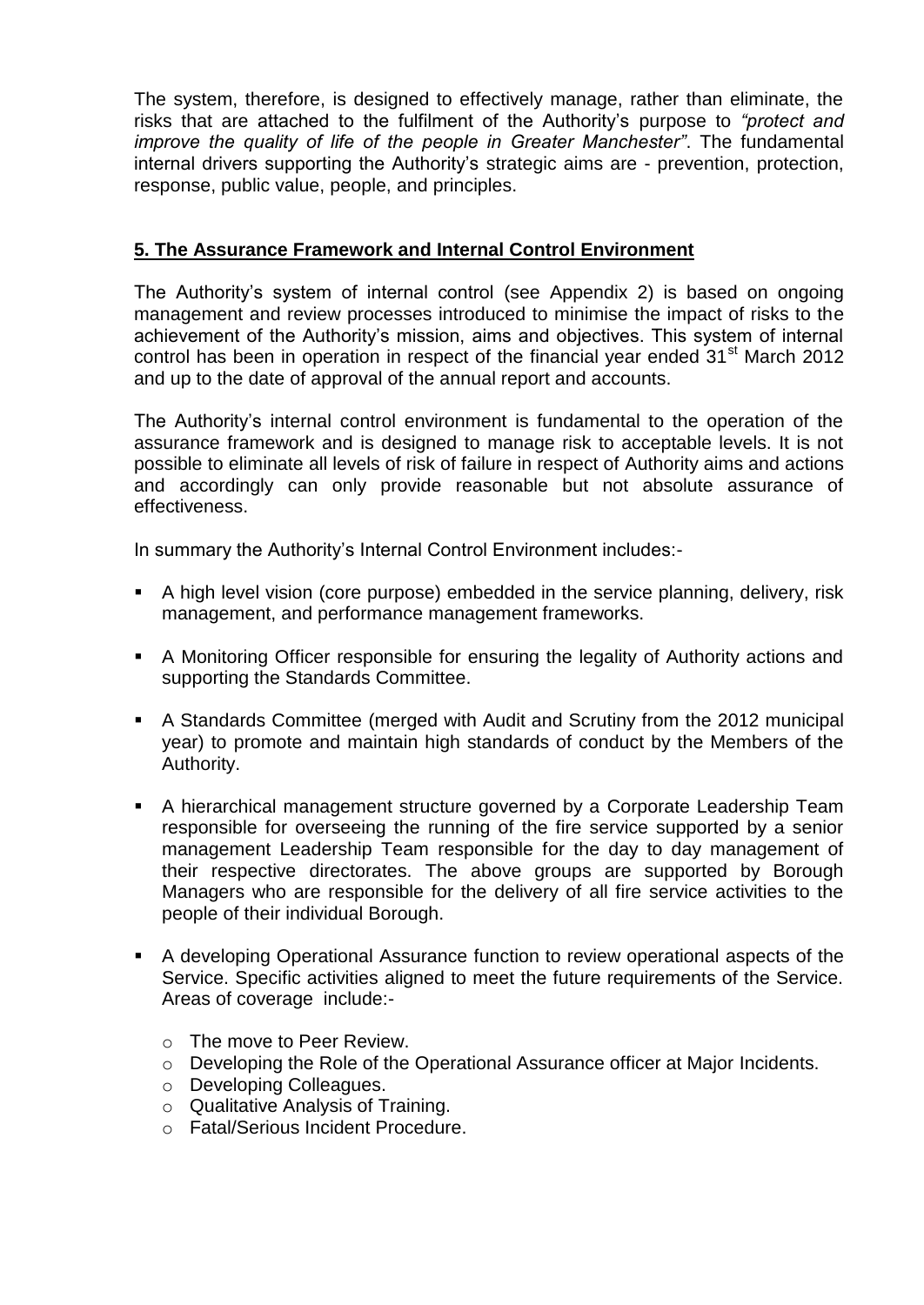Work planning and reporting protocols have been introduced that dovetail with the Internal Audit Officer and Member reporting timetable and further support statutory assurance reporting requirements.

- A comprehensive budget setting and monitoring framework with clearly defined guidelines and responsibilities with frequent reporting of performance to the Policy, Resources, and Performance committee.
- Financial Procedures which set out the arrangements for managing all financial transactions and ensuring they are promptly and properly accounted for.
- An Internal Audit function that consistently meets all professional standards (as assessed by the Authority"s external auditor) supports the Authority in the achievement of its improvement agenda and has responsibility for the continual review of major financial controls and the wider internal control environment.
- A local Code of Corporate Governance that is reassessed annually by Internal Audit with compliance and progress reporting to the Corporate Leadership Team and the Audit and Scrutiny Committee.
- A Risk Management Strategy, framework and Corporate Risk Register approved and monitored by the Audit and Scrutiny Committee and Authority. The framework demonstrates that risk management arrangements are robust and embedded within the service planning and decision making processes of the Authority. Regular risk management reports are presented to the Audit Committee outlining key risks (and their relevant movements).
- Published Anti-Fraud and Corruption Strategy, Whistleblowing Policy, and Fraud Prosecution Policy to ensure correct reporting and investigation of suspected fraudulent activities.
- A comprehensive performance management framework with clearly defined performance management targets, that measures financial and other performance data linked to the Authority"s key objectives.
- An ICT Strategy covering a defined time period and structured under the key areas of Infrastructure, Application systems, and Management systems. The Strategy contains a range of work plans that are reviewed in line with the requirements of the IRMP and Directorate and Departmental Plans. Monitoring is via an ICT Strategy Working Group who meet periodically to consider existing projects and the requirement for new ICT systems.
- Personal Review Programme dovetailed with well publicised human resources policies, associated procedures, induction processes, and Codes of Conduct designed to ensure that staff are appropriately skilled to deliver the Authority"s aims and objectives and conduct themselves in a proper manner.
- An Audit and Scrutiny Committee (including independent non-elected Membership) to compliment the existing Committee responsibilities and oversee the work of the Internal and External Audit functions and provide independent assurance of the effectiveness of:-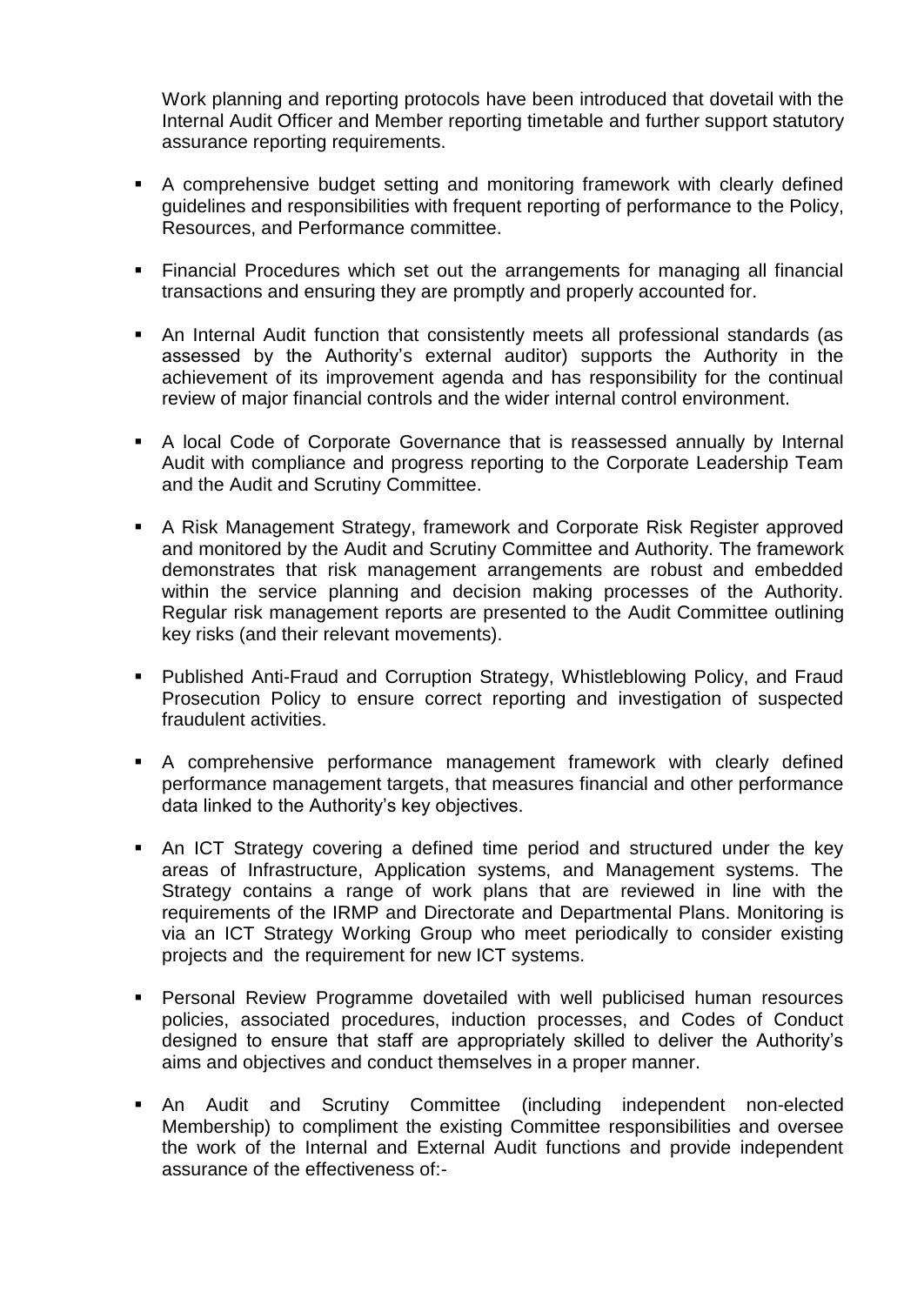- a. The governance arrangements of the Authority and its services.
- b. The Authority"s risk management framework and the associated control environment.
- c. The Authority"s financial management framework processes and the way this relates to the performance of individual services and the Authority as a whole.
- Regular Briefings for Members of the Authority on all significant financial, operational, and strategic decisions.
- A Responsible Financial Officer supported by statute, to ensure the effective administration of the financial affairs of the Authority.

The Authority has a Service Level Agreement with Wigan MBC and its Director - Corporate Services has been designated Treasurer by the Authority as the responsible officer under Section 73 of the Local Government Act 1985 and Part VII of the Local Government Finance Act 1988 for the proper administration of its financial affairs.

The Director of Finance and Technical Services (DFTS) has delegated responsibilities in relation to the financial administration and stewardship of the Authority. The DTFS is a member of the Corporate Leadership Team and reports to the County Fire Officer.

The distinctive roles reflect the position of the Treasurer as accountable to the Authority and its Members, and the DTFS role in reporting directly to the CEO and to CLT.

It is considered that this approach does meet best practice as determined by CIPFA guidance in that the CFO is a key member of the Authority in ensuring accountability and developing financial strategy, with delegated authority to the Director of Finance and Technical Services to resource, implement and monitor financial strategy via CLT and the Authority. The CFO has direct and independent access to the CEO and the Leader of the Authority on all financial and governance related matters.

# **6. Review of Effectiveness**

The Authority has a statutory responsibility to conduct, at least annually, a review of the effectiveness of its governance framework including the system of internal control. The review of effectiveness is informed by the work of Committees and management with responsibility for the development and maintenance of the governance environment, the Chief Internal Auditor's Annual Report, Operational Assurance Annual Report, and also work completed by external inspectorates.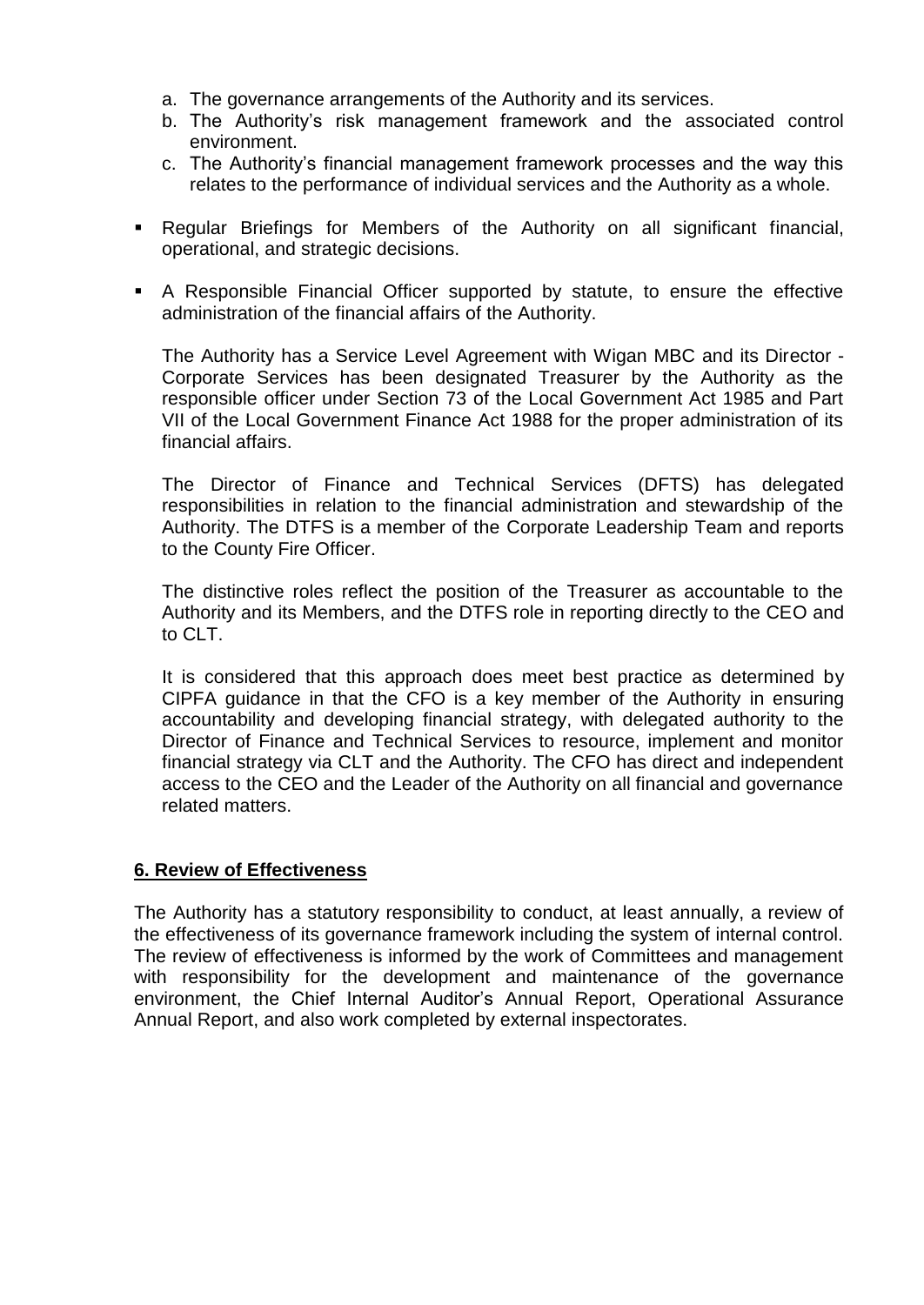The effectiveness of the Authority's system of internal control is demonstrated by a range of independent procedures and protocols, including:-

- Corporate Leadership Team procedures and associated management action
- Financial Procedures and Financial Management reporting
- **Performance Management reporting**
- Committee reporting
- **Monitoring Officer**
- Risk Management
- **Standards Committee and Annual Report**
- Codes of Conduct
- **Operational Assurance**
- **Internal Audit**

In order to help maintain consistent and appropriate standards of governance across the Authority, and to enhance the process for the compilation of the Annual Governance Statement, Corporate Managers" Assurance Statements have again been completed by all members of the Leadership Team.

The Assurance Statement is a self assessment to assist managers to annually review the quality of the governance arrangements around the service areas for which they are responsible. The completed statements have identified several areas at an operational level where further action is required to improve governance within the Authority. Appropriate action to address the issues has been agreed.

Collectively, these form the basis of the Authority"s governance arrangements and are further validated by independent assessments from various external agencies, viz.:-

- **External Inspectorate**
- External Audit

### Corporate Leadership Team

The Authority is led at officer level by the County Fire Officer and Chief Executive with the support of eight senior managers with departmental or operational responsibilities who collectively form the Corporate Leadership Team. The Corporate Leadership Team is supported by a senior management Leadership Team responsible for the day to day management of their respective directorates.

The Corporate Leadership Team, in conjunction with Members, is responsible for the development of the Authority"s core purpose to *"protect and improve the quality of life of the people in Greater Manchester"* as supported by six strategic aims to deliver this purpose, viz.:- prevention, protection, response, public value, people and principles.

Key objectives are consistently evidenced within planning documents including the Authority"s Corporate Plan, (Integrated Risk Management Plan), and associated plans including Directorate and Departmental Plans.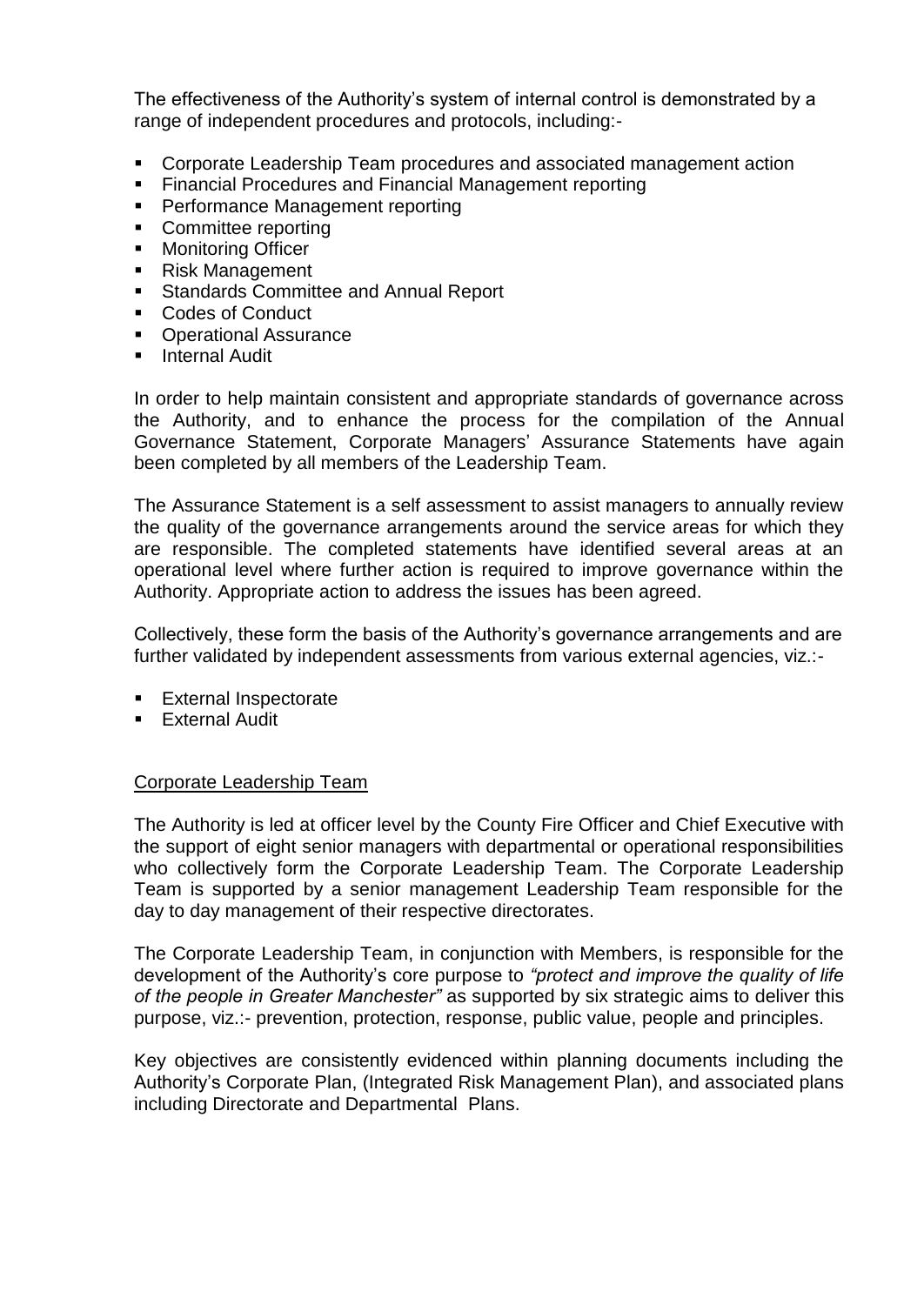The success of the Authority"s management and internal control arrangements is demonstrated in the key messages within the current (2010/2011) Annual Audit Letter and associated Annual Governance Report viz.:-

*"Financial governance at the Authority is good. The Corporate Leadership Team clearly understands the significant and rapidly changing financial management challenges and risks facing the Authority and is taking appropriate action to secure a stable financial position. The Corporate Leadership Team is actively involved in business decisions leading the promotion and delivery of good financial management."*

*"The Authority provides constructive scrutiny and challenge on financial matters to ensure arrangements remain robust and fit-for-purpose. Members scrutinise and challenge financial performance effectively, holding officers to account."*

*"The Authority has implemented a comprehensive strategic and operational review process, which includes reviews of services the Authority provides and options how they should deliver the Service."*

*"Financial monitoring and forecasting is fit-for-purpose, helping to ensure a clear link between the budget, in-year forecasts and actual year-end position. The Authority has a good record of operating within its budget."*

*"The Authority has continued to strengthen the integration of its financial and operational planning processes. While the achievement of £1.8m efficiency savings in-year was result of a well managed focus on finances, the Authority also delivered on a number of key operational targets."*

*"Arrangements in place have proved robust in recent years and should serve the Authority well as a platform for significant change."*

*"My audit has not identified any weakness in internal control that might result in a material error in your financial statements."*

The Authority's governance arrangements are supported by the continuous review work performed by the Internal Audit and Operational Assurance sections.

The Internal Audit remit is under continual review to reflect and support the legislative requirements of the Section 73 (Local Government Act 1985) Officer, the required professional standards, the revisions to the responsibilities of external audit, and the key priorities of the Authority. The detailed remit of Internal Audit is revised as necessary through the Audit Committee who approve all Internal Audit Plans and receive reports on Internal Audit Activities (1<sup>st</sup> December 2011, 20<sup>th</sup> June 2012). The latter report is contained within the Annual Report for the Section which, in accord with the Accounts and Audit Regulations, provides an annual review of the Service and demonstrates that a high quality and effective Internal Audit service is provided.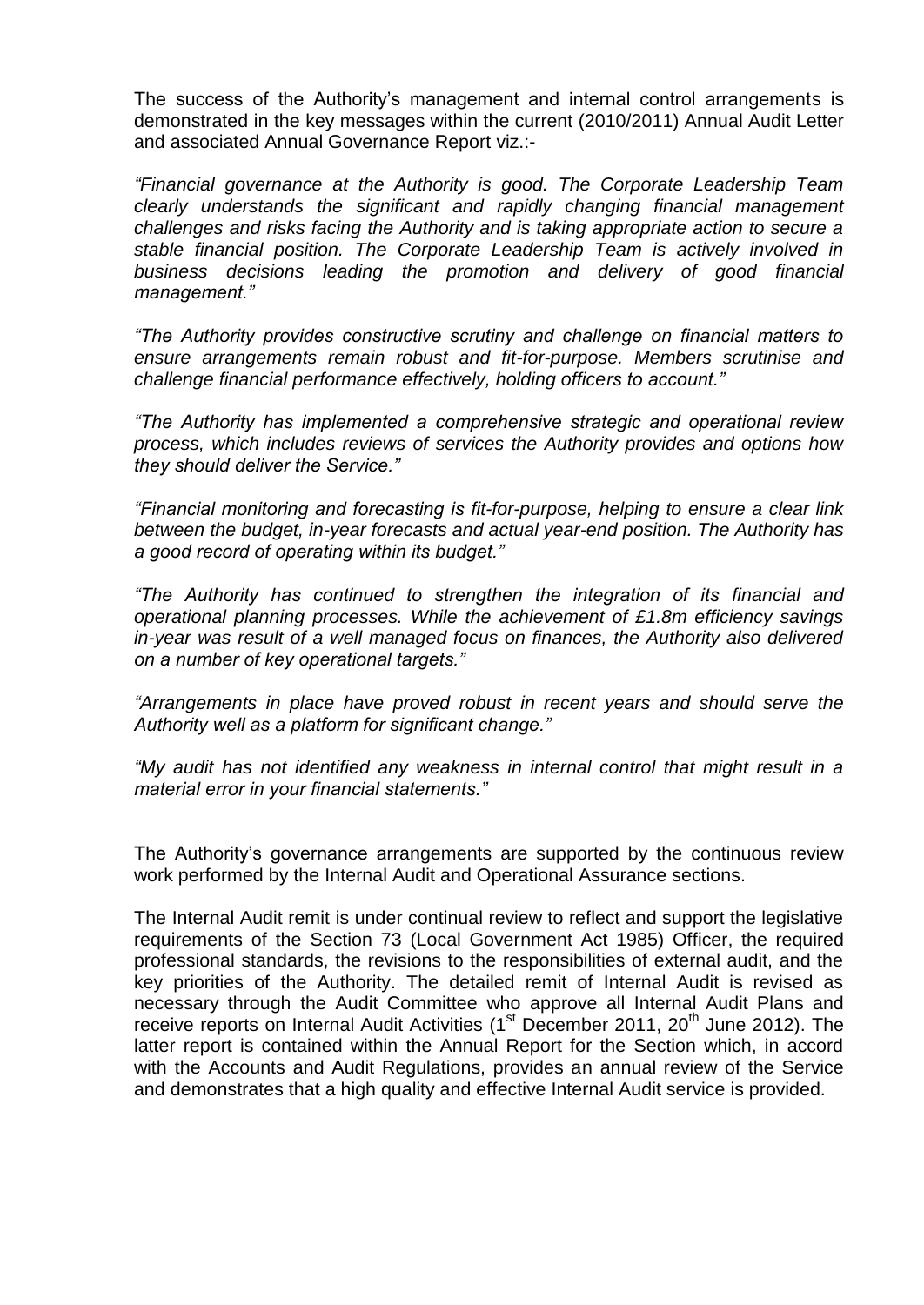As previously reported to Members, the remit of Internal Audit is no longer restricted to financial systems and associated controls. A significant proportion of the Annual Audit Plan is focused on providing assurance that operational and strategic risks are effectively managed to ensure the Authority"s vision (core purpose) is achieved and quality services provided.

Internal Audit continues to review appropriate management and reporting arrangements to provide assurances that the Authority"s approach to corporate governance and internal control is both adequate and effective in practice.

The County Fire Officer and Chief Executive and the Treasurer have been given the responsibility for overseeing the implementation and monitoring the operation of the Local Code of Corporate Governance, reviewing the operation of the local code in practice, and reporting annually to the Audit and Scrutiny Committee on compliance with the local code and any changes that may be necessary to maintain it and ensure its effectiveness in practice.

In addition, the Treasurer (or his nominated officer) is responsible for reviewing independently and reporting to Members annually, to provide assurance on the adequacy and effectiveness of the Code in practice and the extent of management compliance with it. This report was reported under separate cover to the Audit and Scrutiny Committee on 20<sup>th</sup> June 2012.

Significant Internal Audit reviews on governance arrangements, risk management, internal control validation, and system development/implementation have been completed during the financial year and reported accordingly. In all these areas the Authority has shown significant improvement in accordance with agreed action plans (Local Code of Corporate Governance, External Audit reports).

Good working relations exist with Management. All Internal Audit reports are issued to the Deputy County Fire Officer and all recommendations are appropriately monitored by a quarterly working group meeting to ensure that internal audit recommendations to improve control procedures are agreed and implemented promptly.

The Audit Commission has completed reviews of Internal Audit work and although formal reports have not been issued to confirm that professional standards are maintained, they have continued to review and utilise Internal Audit work to inform their assessment of the control environment and feed into their VFM conclusion. This provides implicit confirmation that the Internal Audit work meets all the required standards.

As reported to the Audit Committee on  $20<sup>th</sup>$  June 2012, the Internal Audit assurance opinion on the Authority"s overall control environment is based on the reviews completed (and Management actions taken) as part of the Internal Audit Plan in respect of 2011-2012. Significant reviews covered key systems implementation, core financial systems, operational assurance, and a continuing assessment of key issues and corporate governance measures.

Particular relevance is placed on an external assessment of this work as undertaken by the Audit Commission in support of their statutory reviews (see comments below).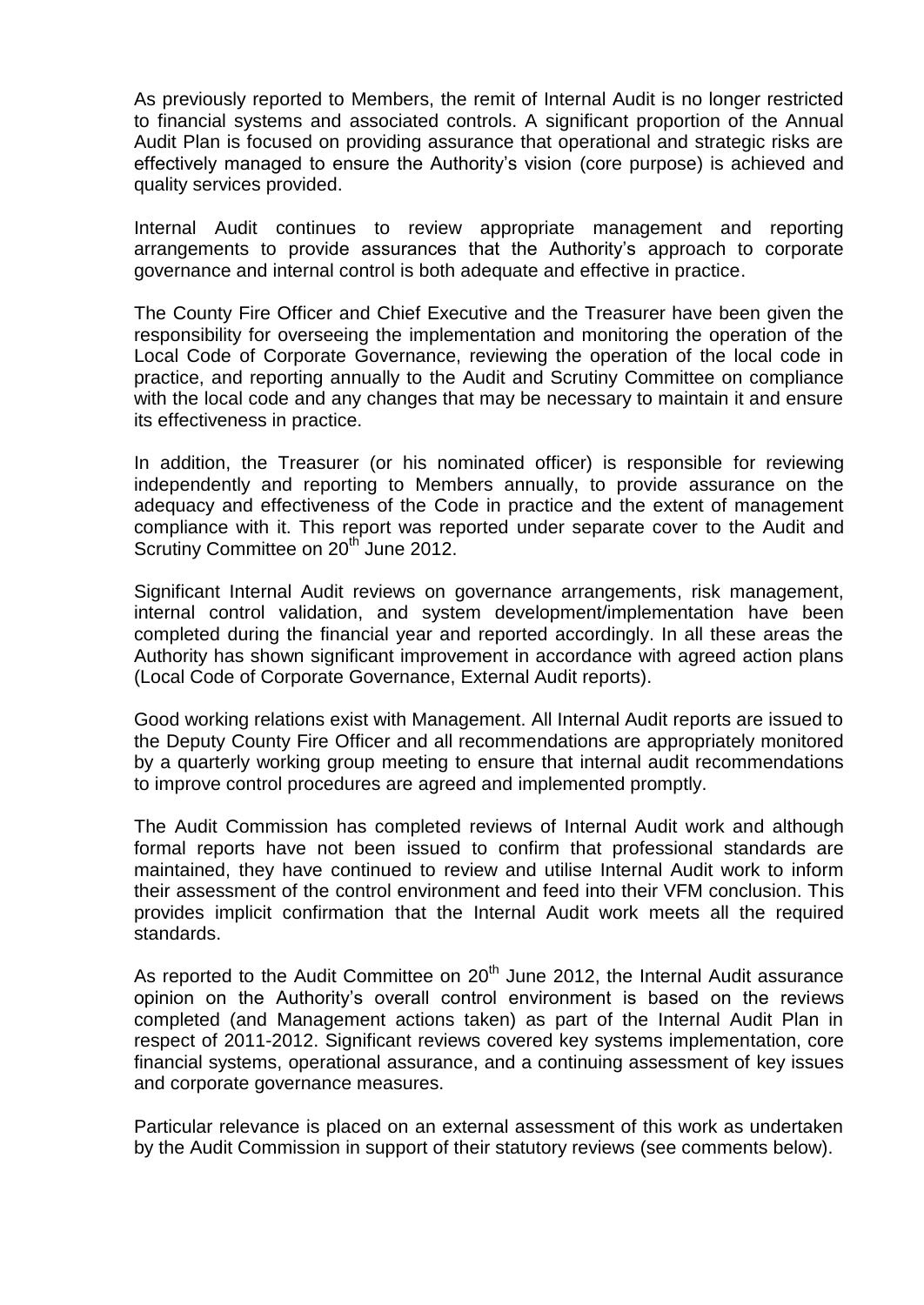On the basis of the above, assurance can be gained that the Authority is committed not only to properly managing its affairs but also to striving to improve in respect of all governance related aspects of its functions. This is particularly evident in the key areas of risk management, performance management, service planning, and corporate governance. **In conclusion it is the opinion of the Treasurer that the Authority operates an effective overall internal control environment.**

# **Operational Assurance**

The annual Operational Assurance Audit Plan sets out the audit activities for both the Operational Assurance (OA) Department and Borough based Officers for the year. The Plan reflects the continued development of the OA Department to meet the changing needs of the Service, by adopting a risk based" approach to undertaking audit activities and progressing the resultant outcomes. This approach ensures resources are targeted efficiently and effectively in order to ensure:

- a) The Service has a safe, well trained and competent workforce capable of meeting the demands placed upon them
- b) The Emergency Response element of the Service is effectively working to achieve the Services purpose and aims set out in the Corporate Plan.

The Service has been undertaking formal audit and review of its operational based activities since May 2005. In support of this work a comprehensive suite of audits have been developed and continually refined:

- i. **Operational Incident Audit** Provides assurance that operational activities are being undertaken in accordance with standard operating procedures, policies and guidance
- ii. **Training Audit** Provides assurance that operational personnel are undertaking watch based training in accordance with standard operating procedures, policies and guidance
- iii. **Exercise Audit** Provides assurance that a range of large and complex training exercises are being undertaken in accordance with the Corporate Exercise Policy and Guidance Document
- iv. **Standards Audit** Provides a comprehensive review of the "standard" to which a range of 'day to day' station based activities are being undertaken. Areas assessed during a Standards Audit include:
	- Operational Preparedness
	- Training and Development
	- Prevention Activities
	- Station Work Routines
	- Documentation / Administration
	- Health and Safety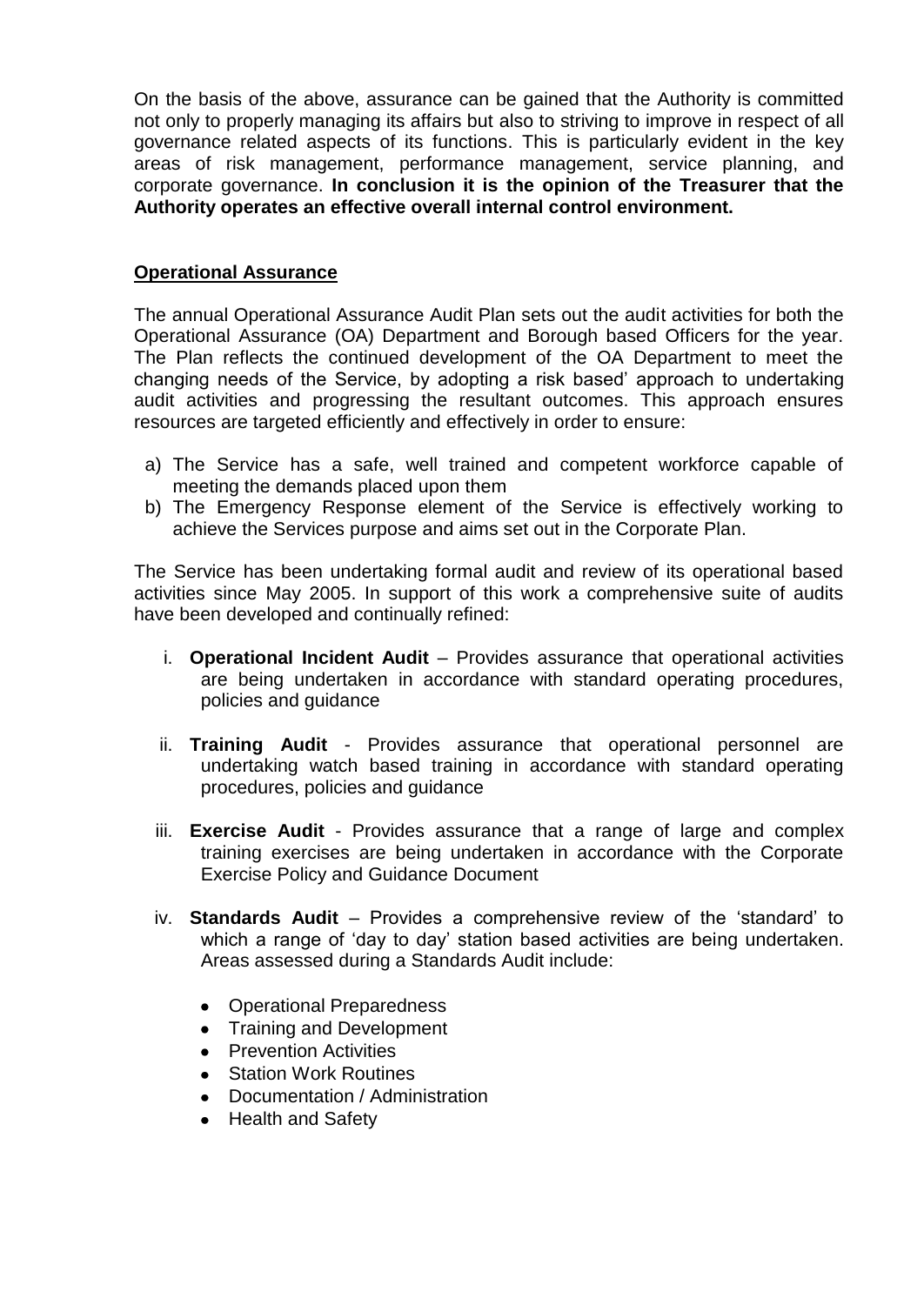- v. **Evening Work Routine Audit** Provides assurance that station based personnel are working in accordance with the 'Policy Guidance on the Planning and Management of Work Routines'\*
- vi. **Thematic Audit** A programme of themed audits agreed with the Director of Emergency Response (DER) and the Leadership Team (LT), based upon areas of organisational risk and/or opportunity.

The Audit Plan ensures that the annual availability of the OA Team is fully accounted for and allocated in accordance with a risk based approach and sets out "when and how" the planned activities are to be undertaken within the year, including clear targets and milestones against which delivery is measured.

To support the achievement of the Service Delivery Goals the OA Team members undertake audit and review of activities across a wide range of operational incidents including:

- Water incidents
- Special service incidents
- All incidents where persons are reported
- Road Traffic Collision incidents involving multiple vehicles or confirmed persons trapped
- Confirmed acetylene incidents
- All fatal (and possible fatal) fires
- Other 'significant' incidents

The term "Core Audits" is applied to a range of basic audits (Standards, Training and Evening Audits) that are primarily focused upon activities and standards on fire stations. Since 2010 responsibility for completion of core audits has been devolved to Borough level with a requirement that all Station Managers will complete an average of one core audit per month, set as an annual target.

Each Borough is assigned a core audit requirement, proportional to the number of Station Managers and the type of crewing e.g. wholetime, or non-wholetime. The type of crewing employed at a station is significant, as no evening audits are required at non-wholetime stations. The reporting process for core audits forms an integral part of the respective Area Managers" performance meetings.

The volume of core audits undertaken across the service makes it impractical for OA to ensure that all audits are being conducted to the required standard. Therefore a 10% "dip sample" of completed audits is undertaken to monitor this area and assess the degree of compliance. In addition to "dip sampling" OA undertake targeted audits in response to any concerns identified through the conventional environmental scanning processes.

The OA Department coordinate and audit all Corporate Exercises undertaken by GMFRS and where resources allow, also audit any joint exercises taking place within neighbouring Fire and Rescue Services. These activities provide the Service with assurance that:-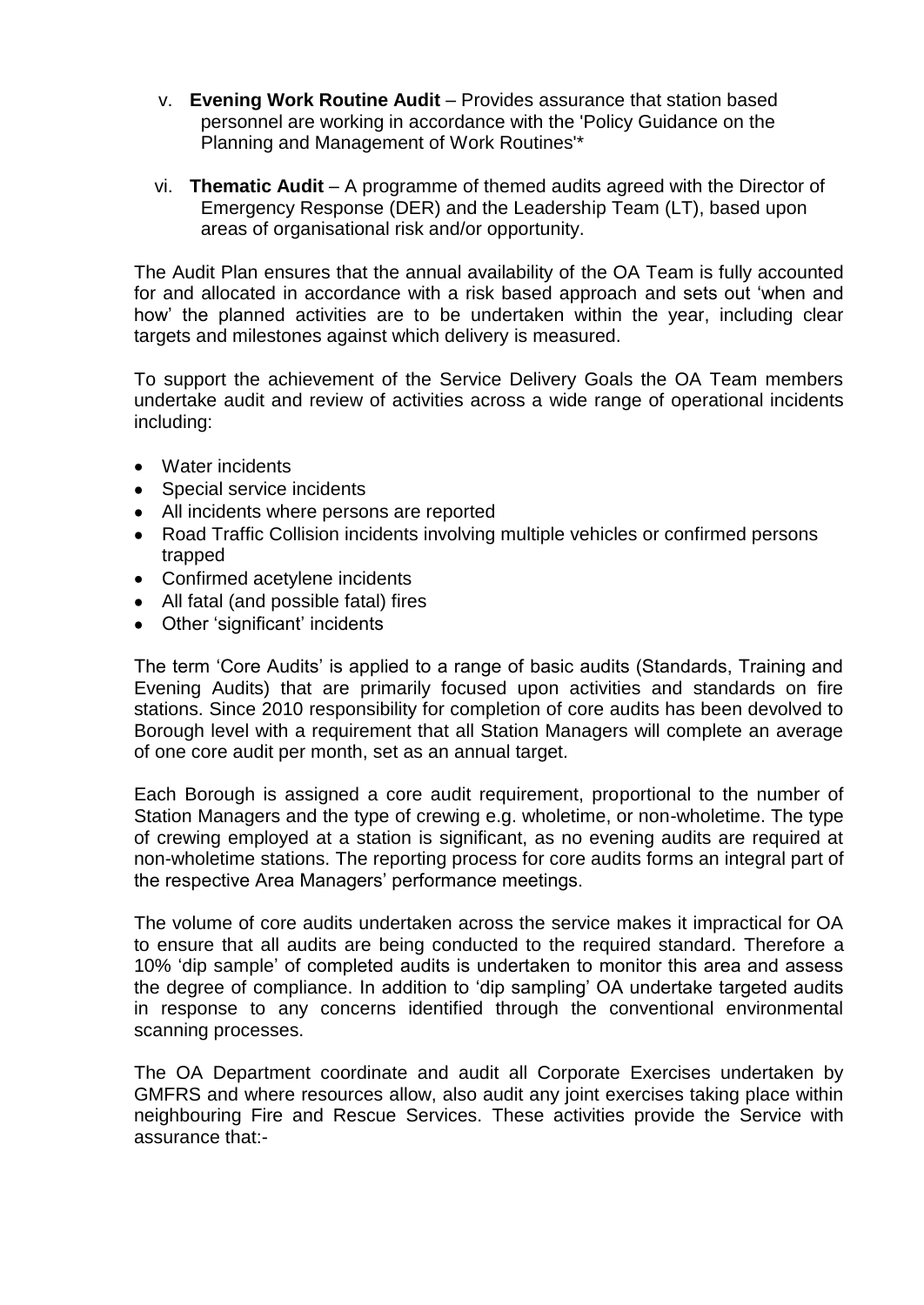- *a)* The required range of training exercises is being undertaken in accordance with the Corporate Exercises Policy and Guidance Document.
- b) Personnel are working in accordance with standard operating procedures, policies and guidance, within the training environment.
- c) Learning opportunities are being maximised through support of collaborative working and Peer Review activities etc.

An annual programme of prioritised thematic audits is agreed with the Director of Emergency Response. Thematic audits are based upon specific areas of operational risk and/or opportunity identified within the Emergency Response arena, through utilisation of the Environmental Scanning Process to review all available sources.

A thematic audit will typically involve detailed research and analysis of a subject matter, in order to provide the Leadership Team with an informed report, for due consideration and subsequent action as appropriate.

Reviewing workplace activity is an effective means of improving performance and therefore it is the aim of GMFRS to review operational activities on a regular basis. This activity is managed by the OA Department and achieved by undertaking debriefs following all operational incidents and training activities at which improvement opportunities, or successes have been recognised. The OA Department is also responsible for coordinating and utilising the feedback gathered through this process.

The identification, capture and progression of risks to the operational function of the Service is pivotal to the role of the OA Team and supporting processes to provide this have been developed over a number of years. For 2012/13 OA has revised its existing risk management process to ensure it accords with the Corporate Model, specifically the new OA process incorporates:

- More effective prioritisation of risk
- Better use of Departmental, Directorate and Corporate Risk Registers
- More consistent utilisation of PNR forms (Potential New Risk)
- Identification of a Single Point of Contact (owner) within the receiving department
- The contents of the OA Risk Registers to be a standing item at all future meetings of the Operational Risk Control Group (ORCG), where all unresolved items will be discussed
- The actions and outcomes from the ORCG meeting to be captured within an Action Summary and used to inform the Leadership Team (LT)
- Harmonised reporting to Audit and Scrutiny Committee of the Fire Authority, in line with Internal Audit

The Emerging Themes Register has been an inherent part of the operational auditing process since 2005. The register is maintained by OA and acts as a "catch all" for issues identified during the range of activities undertaken by the team and through the environmental scanning process.

An OA "*Departmental* Risk Register" has been developed to ensure OA are closely aligned to corporate risk management procedures. This register is utilised to document and progress more significant risks, captured within the Emerging Themes Register and requiring resolution at a higher level (Directorate or Corporate).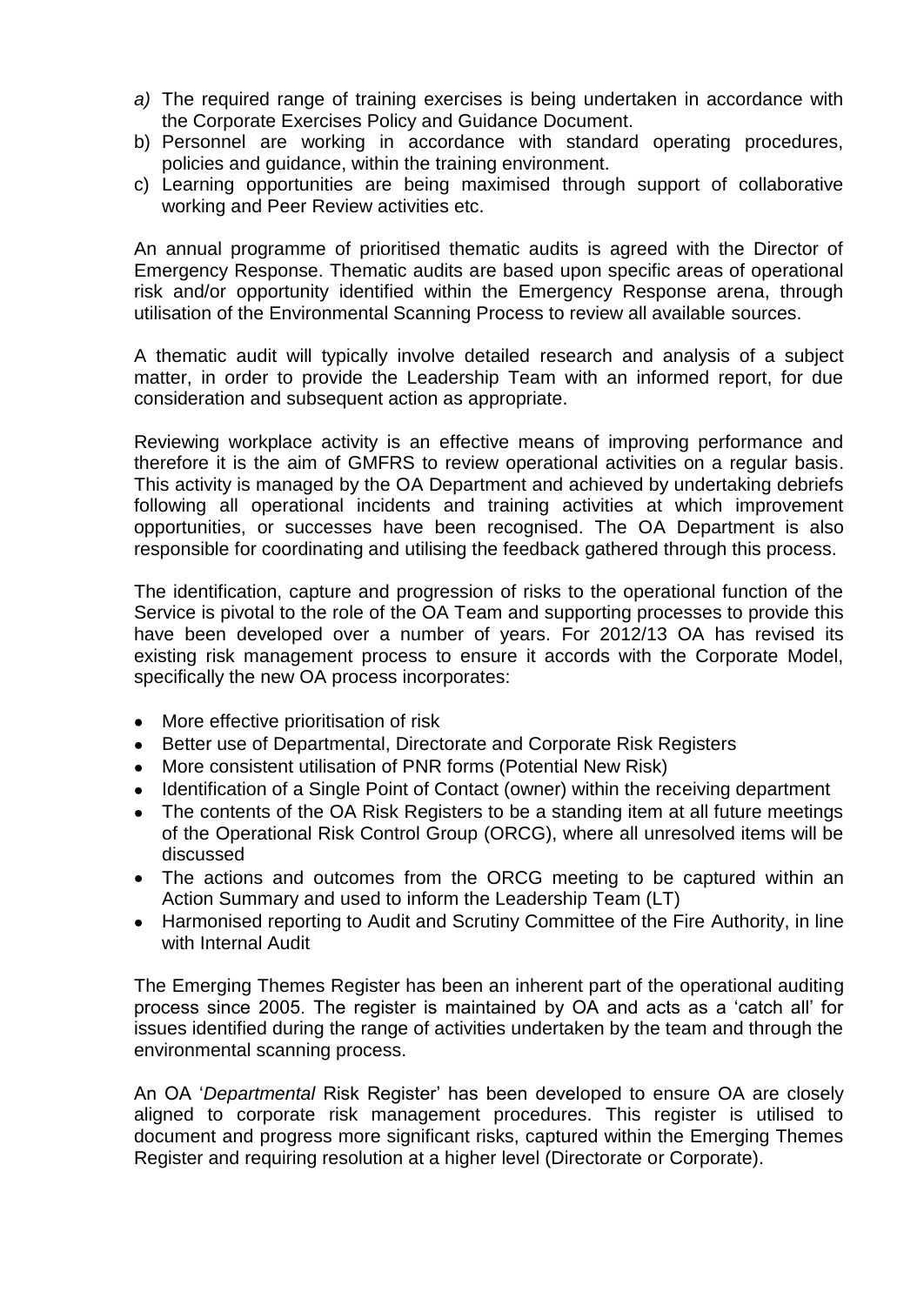The purpose of the ORCG is to act as a cross-organisational control group to help manage "risks" likely to affect operational activities. The ORCG work to effectively resolve identified risks from a number of sources, including any unresolved items on the OA Department.

The OA risk register sits as a standing item on the ORCG agenda at its bi-monthly meetings, where representatives from the key support departments work to find resolution. Those risks which the ORCG are unable to resolve, or where the issues are considered to be beyond the authority of the ORCG, are placed on the appropriate Corporate or Directorate risk register and communicated to the "Consultation, Research and Assurance Group" (CRAG) and Leadership Team.

ORCG maintain an action summary detailing progress against all identified risks and forms part of the OA reporting process to the Fire Authority Audit and Scrutiny Committee.

On the basis of the above, assurance can be gained that the Authority has robust active and reactive operational monitoring processes in place, which identify, record and progress resolution of operational areas for improvement. We will continue to refine those processes to further improve cross departmental working and the subsequent effectiveness of dealing with the issues identified through monitoring.

The above officer assurance opinions are supported by the independent review work performed by external agencies as follows:-

### **Audit Commission**

In December 2010 the Audit Commission revised its VFM methodology with the statutory conclusion being based on two criteria specified by the Audit Commission, viz.:-

- *"The organisation has proper arrangements in place for securing financial resilience.*
- *The organisation has proper arrangements for challenging how it secures economy, efficiency, and effectiveness."*

The above conclusion being supported by risk-based work focussing on the robustness of the Authority's arrangements relating to financial governance, strategic financial planning and financial control.

Appropriate External Audit reports were presented to the Audit and Scrutiny Committee during 2011/2012 as follows:-

- Annual Governance Report 2010/2011 (28<sup>th</sup> September 2011)
- Audit Committee Update-Audit 2010/2011 (28<sup>th</sup> September 2011)
- Annual Audit Fee Letter  $(28<sup>th</sup>$  September 2011)
- Scheme of Members Allowances: Recommendations of the District Auditor (28<sup>th</sup>) September 2011)
- **Annual Audit Letter (including VFM Conclusion) (1st December 2011)**
- Audit Committee Update-Audit 2011/2012 (1<sup>st</sup> December 2011)
- Audit Plan GMFRA Audit 2011/2012  $(29^{th}$  February 2012)
- Audit Committee Update-Audit 2011/2012 (29<sup>th</sup> February 2012)
- Audit Committee Update-Audit 2011/2012 (18<sup>th</sup> April 2012)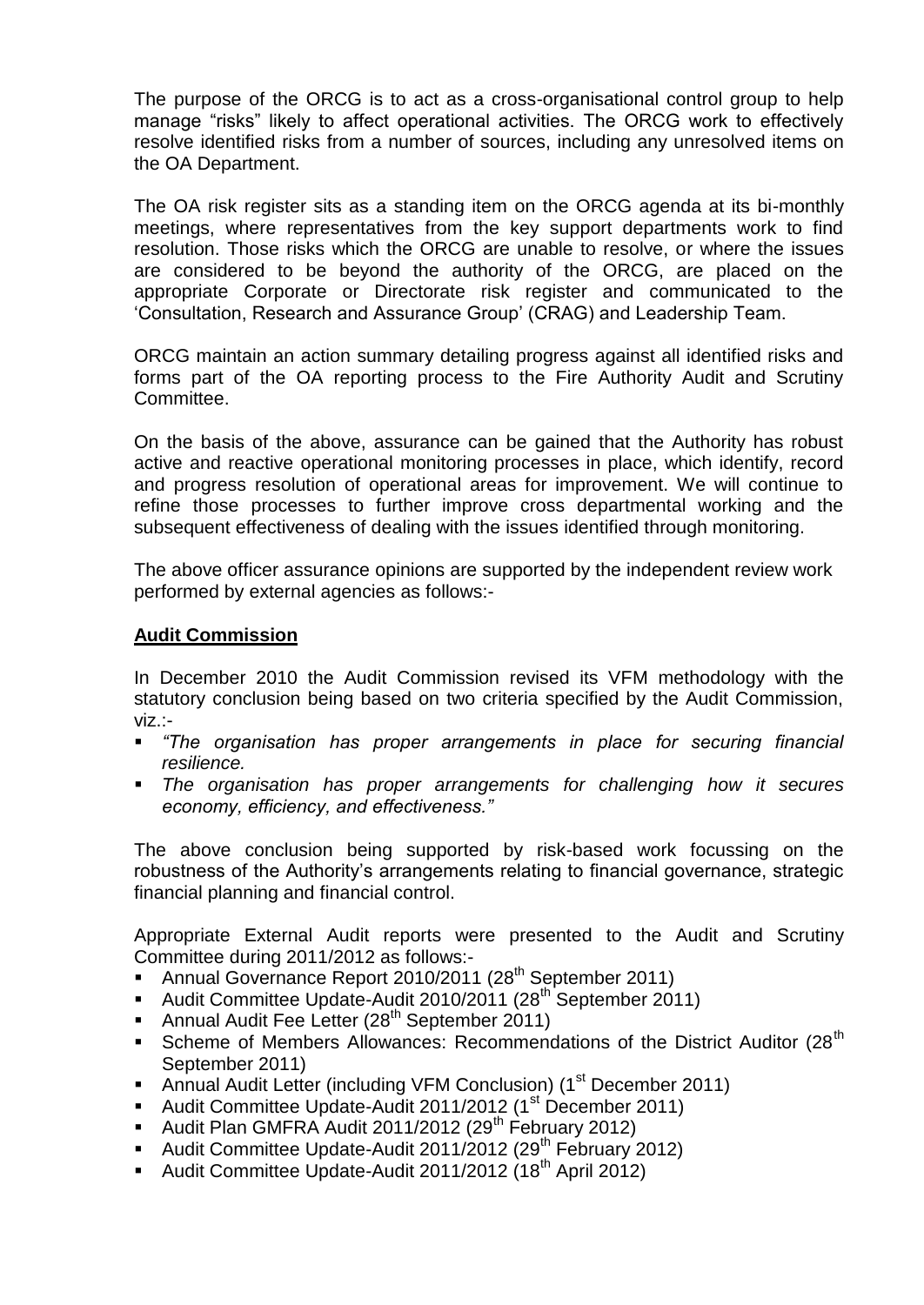The opinions within the above reports continue the previous years' trends and again commented positively on the Authority"s internal control and performance frameworks as outlined below: -

#### Annual Governance Report ( September 2011)

#### Financial Statements

*"The quality of the financial statements and the supporting working papers were good."*

#### Value for Money

*"I plan to issue an unqualified conclusion confirming that the Authority has proper arrangements in place to secure economy, efficiency and effectiveness in the use of resources."*

*"Overall arrangements are operating effectively. The Authority continues to identify and deliver improvements in economy, efficiency, and effectiveness. The Authority*  has further developed work on understanding of costs and performance; internal *control and assert management."*

#### Internal Control

*"My audit has not identified any weakness in internal control that might result in a material error in your financial statements."*

#### Annual Audit and Inspection Letter (December 2011)

*"I issued an unqualified value for money conclusion on 30 September 2011 confirming that the Authority has proper arrangements in place to secure economy, efficiency and effectiveness in the use of resources."*

*"The Authority continues to have effective financial planning processes. The medium term financial plan is soundly based and has clear links to underlying efficiency plans. In 2010/11 the Authority identified that significant savings were required and developed an effective strategy to deliver the savings."*

*"Looking ahead the Fire Authority faces a tough period as it makes further reductions in its budget. Meeting the challenges will require continued effective leadership and close control of costs."*

#### **7. Significant Partnership Assurances**

The Statement of Recommended Practice (SORP) 2006 places an additional responsibility on Authorities in that their Statement on Internal Control should embrace controls over group activities where an Authority undertakes significant activities through a group. The "proper practices" guidance has extended this responsibility to controls over partnerships considered by the Authority to be significant i.e. have a detrimental effect on the Authority if the partnership failed.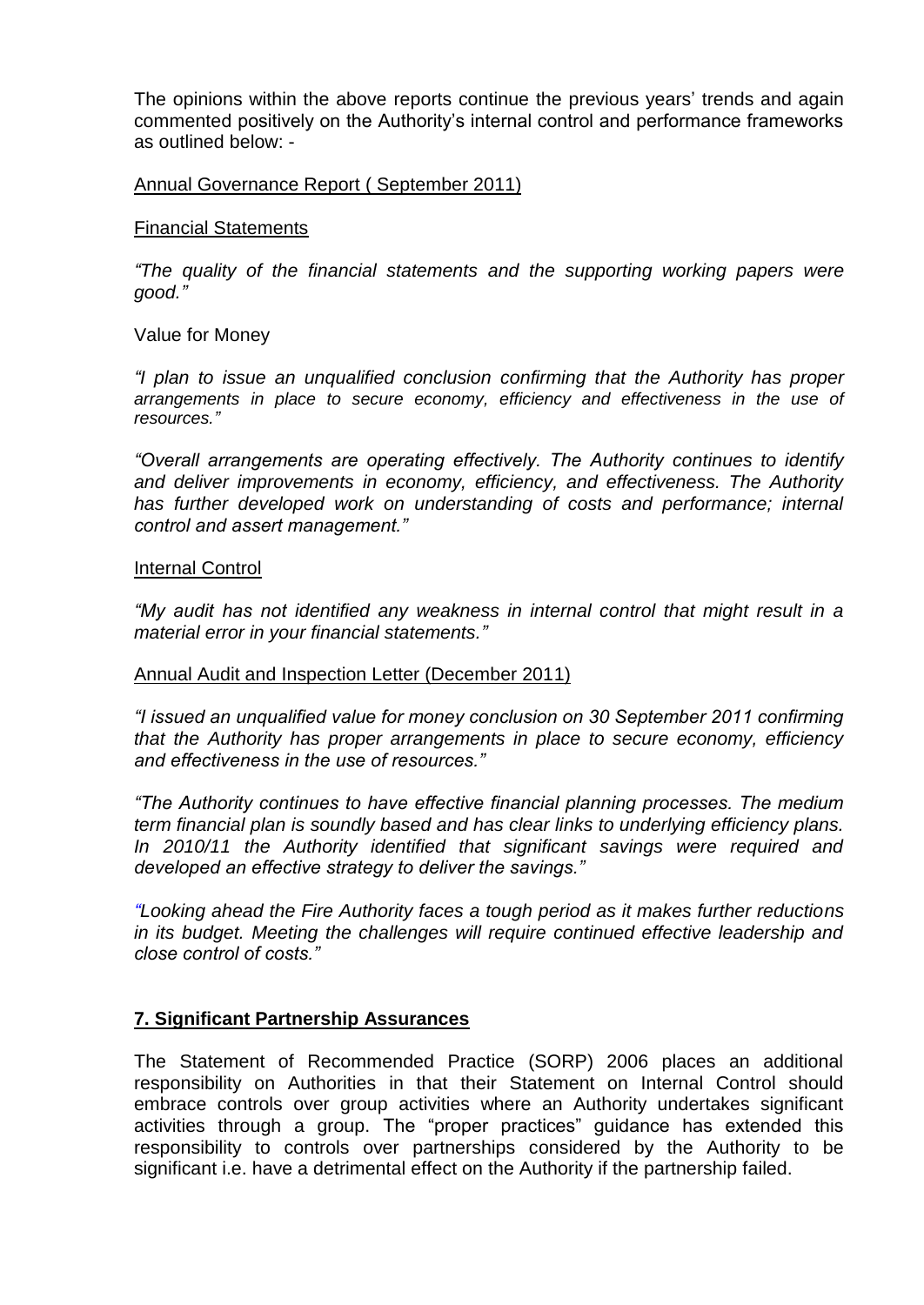At this time the Authority is satisfied that it does not need to formally review assurance arrangements in its significant partnerships due to them either being public sector bodies with their own reported assurance/governance arrangements or the Authority"s financial commitment not being significant enough to justify such an assurance.

## **8 Significant Internal Control Issues**

One significant internal control issue has been identified during the year involving creditor payments. This issue has been fully addressed by the Authority by the immediate introduction of enhanced system and managerial controls and is detailed in Appendix 1 (Significant Control Issues).

The recent review by Internal Audit re-assessed each component of the Local Code, and concluded *"Greater Manchester Fire & Rescue Authority's position against the local code of corporate governance is still considered to be strong and has further*  developed in key areas. There are some areas where further detailed work is being *carried out to ensure full compliance with the code."* 

A summary of progress and further agreed action is included at Appendix 1. It also highlights some sensitive areas within the public arena that the Authority is addressing and which provide practical illustrations of the Authority"s continued commitment to effective governance.

On the basis of the opinions of the senior officers as detailed above, we are satisfied that the Authority"s internal control, corporate governance, and operational assurance arrangements are adequate and are operating effectively. We are satisfied that the enhancements identified will further improve our governance and internal control arrangements. We will assess their implementation and the effectiveness of dealing with the issues outlined as part of the formal risk management process.

Signed: …………………………………………………………………………………

Councillor David Acton, Chairman of Greater Manchester Fire and Rescue Authority & Steve McGuirk, County Fire Officer & Chief Executive on behalf of the Members and Senior Officers of Greater Manchester Fire and Rescue Authority.

Date: ………………………………….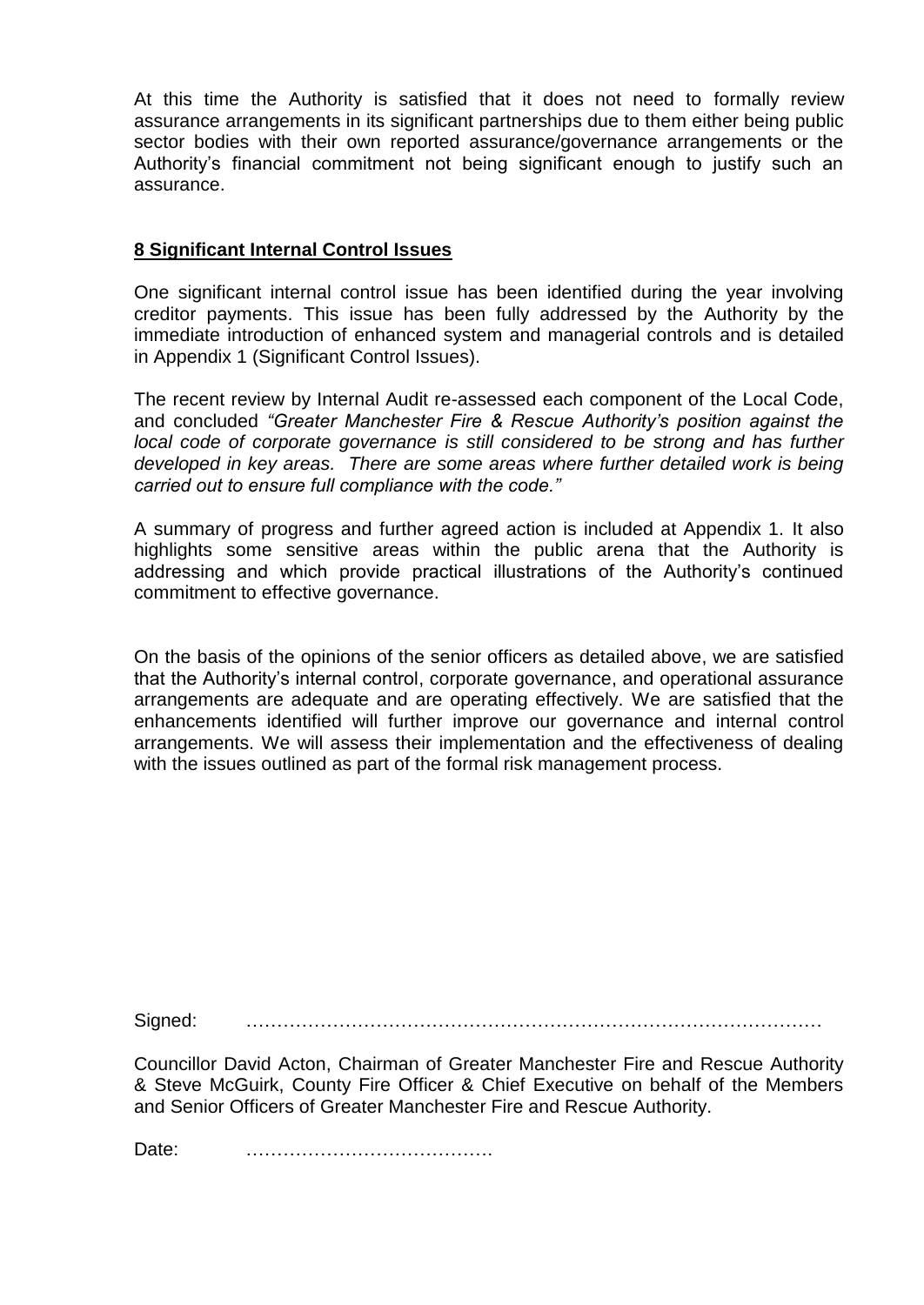# *Corporate Governance Annual Statement of Assurance*

Areas where improvement work is ongoing include:-

Principle 1 Focusing on the purpose of the Authority and on outcomes for the community and creating and implementing a vision for the local area.

#### **Partnerships**

The Head of Protection has confirmed that a number of developments are currently underway:

- Scanning, Analysis, Response, and Assessment (SARA) training and awareness has been made available across the organisation to Station Manager and support staff equivalent levels. Within the Prevention and Protection Directorate this has also included all Community Safety Managers, Community Safety Team Leaders and Community Safety Advisors. The roll out of training to other Emergency Response staff has been incorporated into the Organisational Training Needs Analysis for 2012/2013;
- The partnerships register still exists, however now that SARA is "live" Community Safety Managers will be tasked with transferring relevant information into the new system;
- The Partnership Framework document will be reviewed and refreshed during the current year.

### **Establishment of Performance Indicators aligned to the Corporate Plan 2012 - 2015**

The Head of Planning and Performance has confirmed that a gap analysis exercise has been undertaken around delivery goals and key performance indicators. The review has highlighted that a number of goals could be evaluated more effectively and as a result, further key performance indicators and measures will be reported to Members on  $6<sup>th</sup>$  September 2012 as part of the Corporate Plan Quarter One Performance Reporting in 2012/2013.

Principle 3 Promoting values for the authority and demonstrating the values of good governance through upholding high standards of conduct and behaviour.

#### **Asset Management Strategy and Asset Management Plans**

During our mid-year review, the Deputy Director of Finance and Technical Services confirmed that the Asset Management Plans were due to go to the September 2011 meeting of the Policy, Resources and Performance Committee for approval.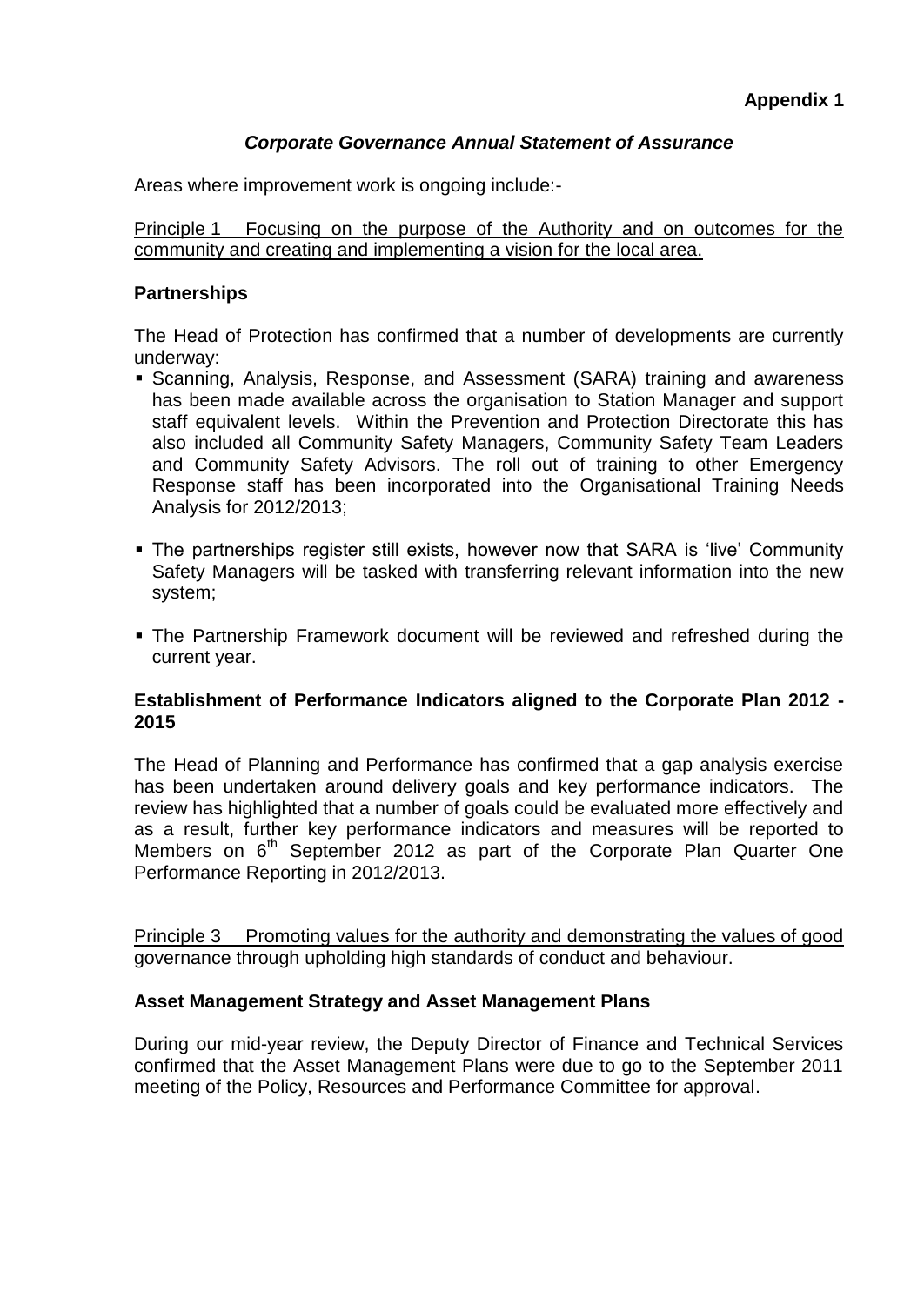The Deputy Director of Finance and Technical Services confirmed that this did not happen as all key documents that underpin the Asset Management Strategy have been in the process of being developed following the consultation exercise. These include the Corporate Plan, Operational Strategy and Prevention and Protection Strategy.

As all key documents are now finalised, the Asset Management Plans are being refreshed. A summary overarching principles paper will be presented to the Corporate Leadership Team and then to the Policy, Resources and Performance Committee later at their September 2012 meeting.

#### **Information Security**

Policy and procedures are in place to protect data, however, recent self-assessment against the LGA Data Handling Guidelines good practice framework has identified areas for improvement and the remedial action to be taken. Internal Audit are currently examining controls in place.

#### **Business Continuity Management Arrangements**

The Contingency Planning and Business Continuity Manager confirmed that a separate plan (Operation County Guard Plan) has been created and key elements tested to cover all necessary actions for the recruitment and training of a uniformed workforce within the timescales contained within industrial action legislation.

The ownership of the Operation County Guard Plan falls under general business continuity management and as such, will be included to the generic suite of business continuity management documentation as amendments are completed during the 2012/2013 Action Plan for the Contingency Planning Unit.

Principle 4 Taking informed and transparent decisions which are subject to effective scrutiny and managing risk.

#### **Risk Management**

A web-based system has recently been developed to streamline the processes around corporate planning, risk management, performance measurement and reporting. The system will clearly link development and delivery goals to performance measures and/or activities and will also feed into the risk management process.

The system is currently being tested and is expected to be implemented September 2012.

#### **Review of format of committee papers**

The Deputy Clerk and Authority Solicitor confirmed that a review of the format of committee papers has been undertaken and a revised format will be implemented from the Annual General Meeting of the Authority in June 2012. The guidance notes on how to prepare a committee paper have also been updated and circulated,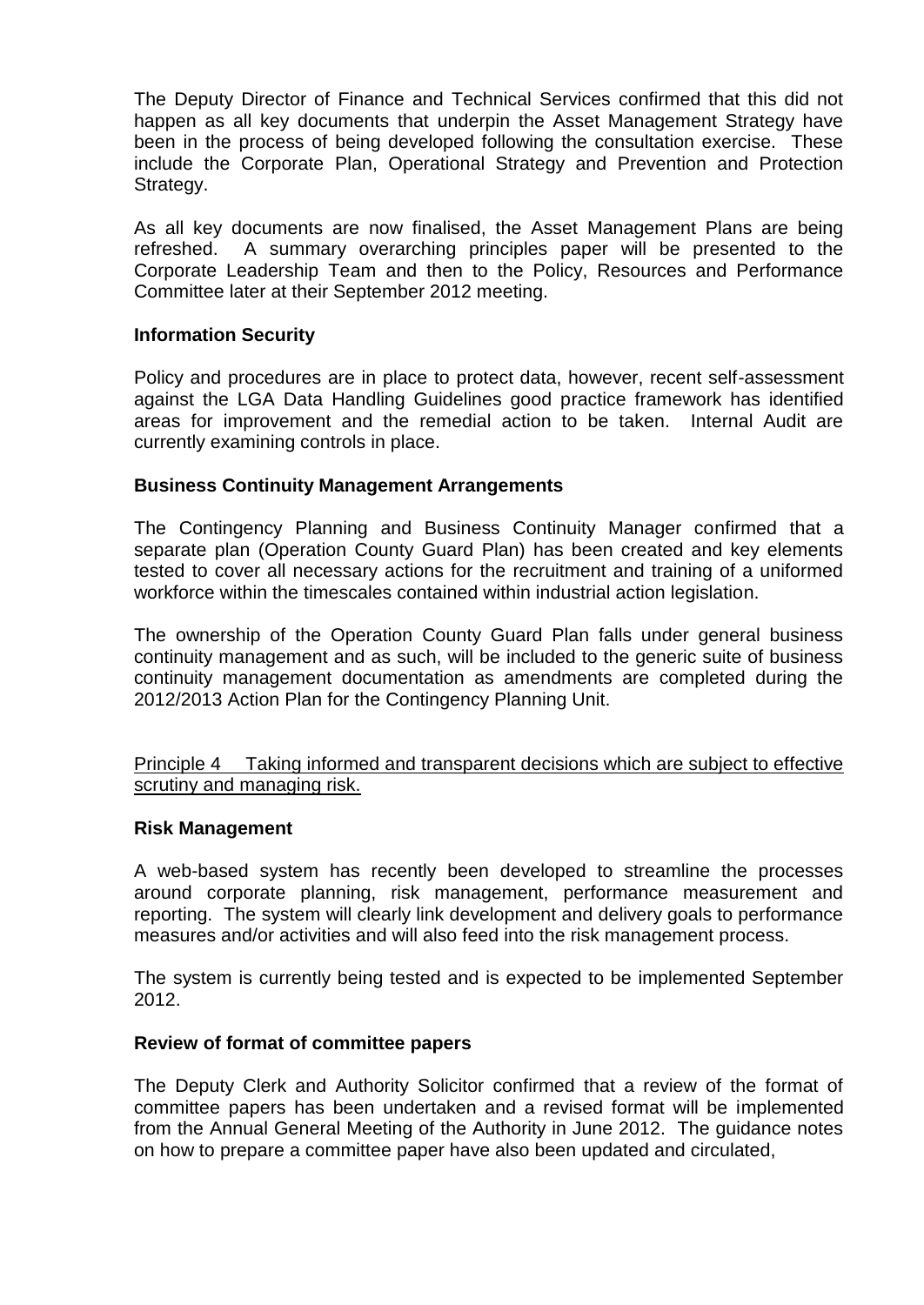### Principle 5 Delivering the capacity and capability of officers and members to be effective.

### **Review of the Induction process**

The Director of People and Organisation Development confirmed that a draft induction process had been developed but had not been fully implemented due to the recruitment freeze and other resourcing issues. Work has, however, recommenced and the actions are captured within the new People and Organisation Development Directorate Plan 2012/2013.

### **Review of the Employee Training and Development Policy and Procedures**

The Director of People and Organisation Development confirmed that an overarching Training and Development policy together with a range of supporting procedures have been developed and shared with the organisation's Leadership Team for comment on 13<sup>th</sup> April 2012. The policy will be taken to the Emergency Response Committee for approval on 12<sup>th</sup> July 2012.

Principle 6 Engaging with local people and other stakeholders to ensure robust public accountability.

### **Communications Strategy**

In the absence of the Director of Corporate Communications, the Corporate Communications Manager confirmed that a draft strategy has been produced and most aspects of that have been written into the Directorate Plan. The strategy itself is expected to be finalised when the Director of Corporate Communications returns from maternity leave in June 2012.

#### **Consultation and Engagement Strategy**

The Strategy has been circulated within the Corporate Planning and Intelligence team for comment and input and is due to be presented to the Corporate Leadership Team in June 2012 as a draft. The Strategy is then expected to go to Members for comment within the same quarter.

The Strategy is expected to undergo further consultation during quarter 2 with the intention of the document being approved and the implementation process commencing at the end of September 2012.

#### **Significant Internal Control Issues**

#### Creditor Payments

A recent fraudulent attempt to redirect payments to a bogus bank account has been identified, however, the Authority has suffered no financial loss. On 25th May 2012 the Authority identified that a significant financial payment (via Bacs) to a key contractor had been diverted to a bogus bank account.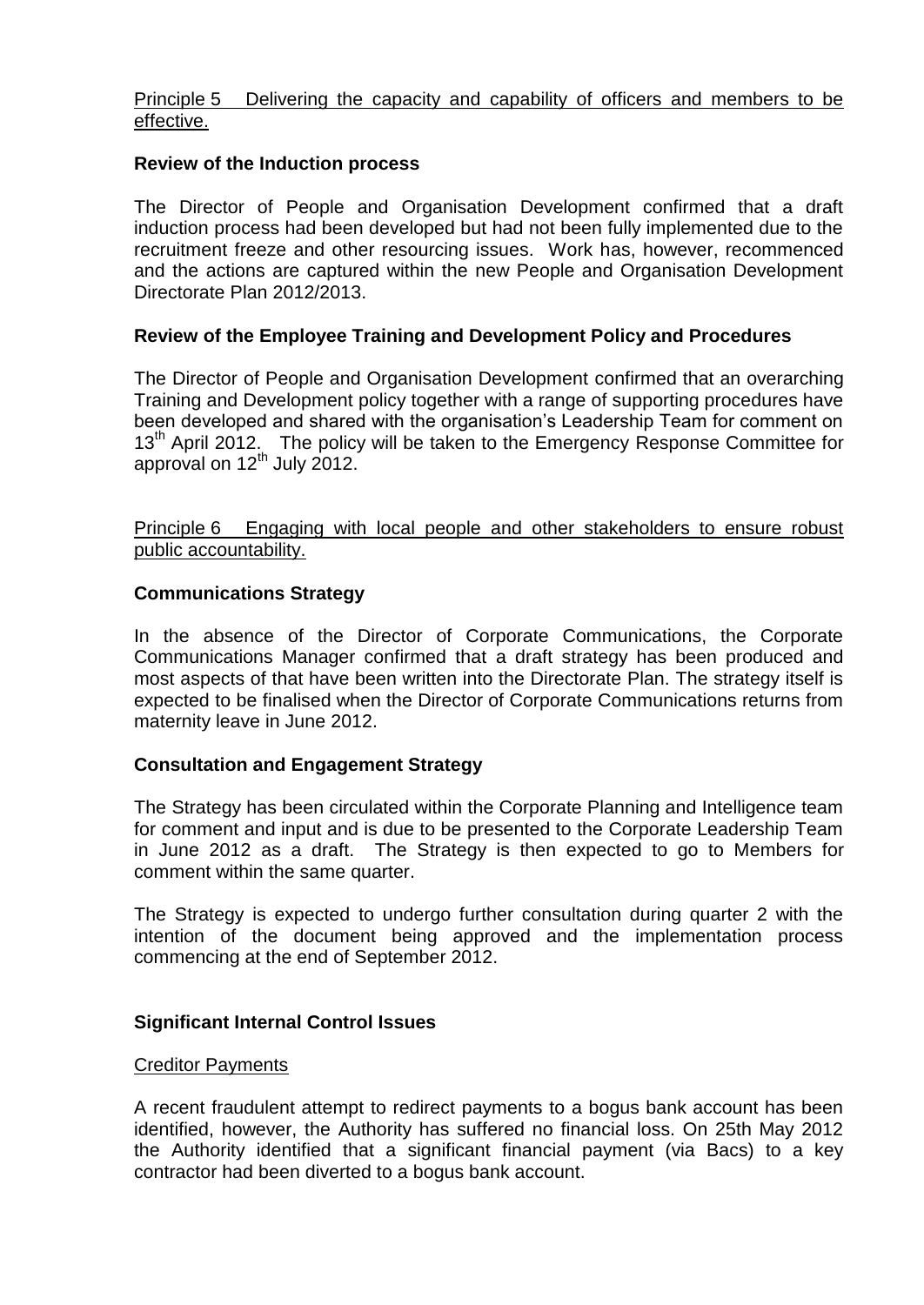The bank account details had been changed by the Authority on 26th April 2012 following the receipt of what appeared to be a genuine request to change bank account details from the contractor.

The Authority immediately contacted the Head of Finance Division and Internal Audit Manager at Wigan Council Service and the Police. Discussions via the Authority's bank immediately established that although the Bacs transmission had been transacted the bogus bank account had actually been closed and the funds were subsequently returned to the Authority.

This issue arose because a key process was not sufficient for the current economic climate and the disclosure requirements imposed on the Authority. Interim enhanced system and managerial controls have now been introduced to prevent a recurrence. In addition the National Anti Fraud Network have been contacted and a nationwide bulletin will be issued. Detailed internal investigations are ongoing at this time.

#### **Other Significant Issues**

A range of internal control issues, involving the Authority, some attracting significant public interest have occurred during the financial year. All the issues have been recognised as major risks to the Authority and are/will be included in the Strategic Risk Register which outlines the mitigating actions along with providing a high level mechanism to monitor the effectiveness of the actions being taken.

A précis of the issues with the remedial action taken/scheduled is detailed below, viz.:-

### **Financial Control Issues**

#### **Economic Downturn/Financial and Service Delivery Issues**

A range of articles have been reported in the media stemming from the continuing economic/fiscal downturn, the impact of Coalition Government actions particularly in respect of funding, and the Authority budget position. The articles generally concerned the ongoing impact of the Government funding cuts and the effect on Authority finances, jobs and service provision. Key articles included:

*July 2011 – "Union Says 250 Firefighters Now Facing The Sack – Twice As Many As Predicted"*

*July 201 – "Budget Cut Fears Over Fire Cover"*

*October 2011 – "Changes To Fire Stations Mark Best Use Of Our Resources, Say Chiefs."*

*October 2011 – "Greater Manchester Fire Cuts "Have Associated Risks", Chief Says.*

*January 2012 – "Fire Crews Stretched To Limit"*

*January 2012 – "Firefighters Hit The Streets To Fight Cuts"*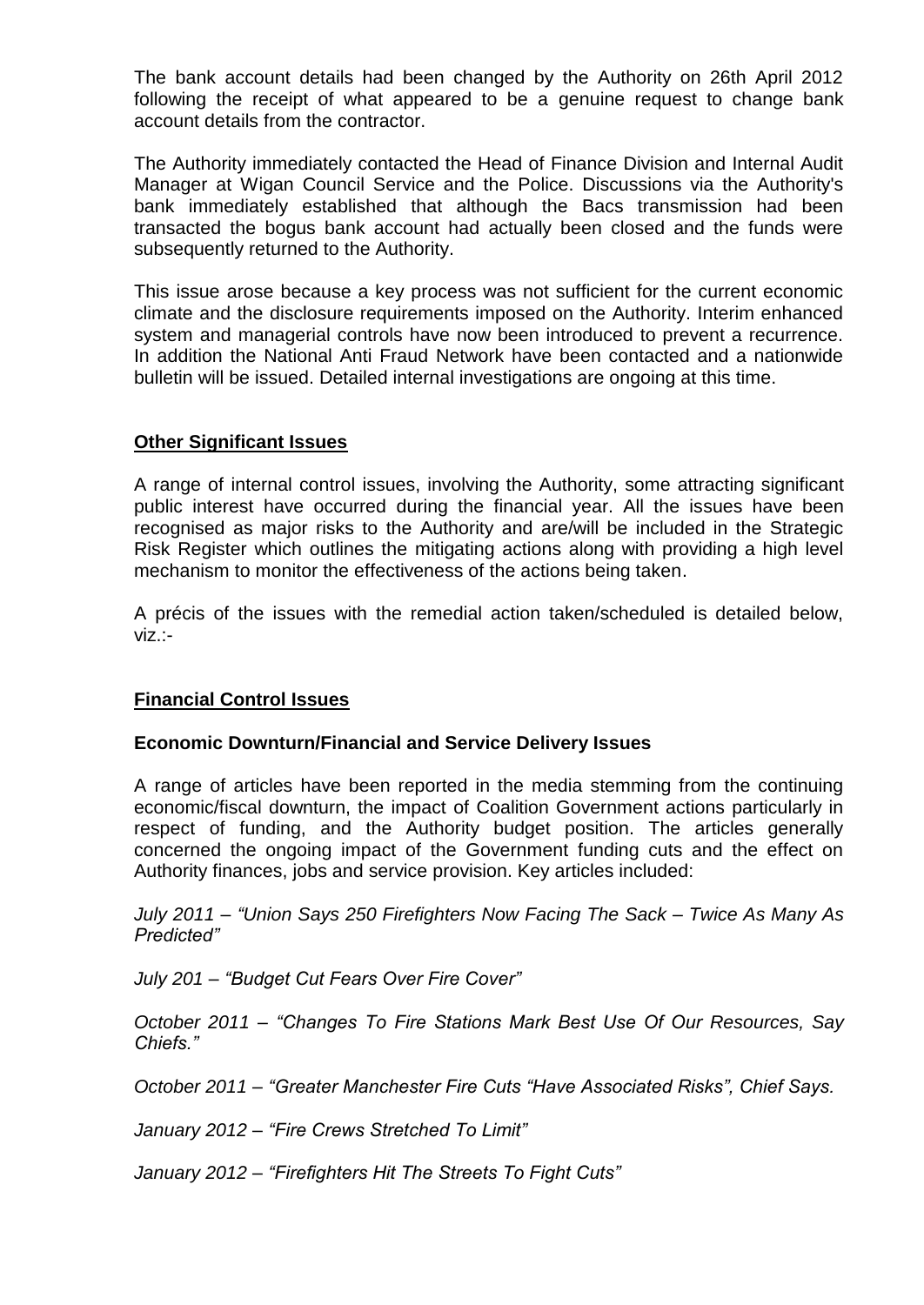The Authority"s consistent response to these issues is that it has prepared promptly for the financial downturn and addressed all issues in a structured way with the ongoing intention of continuing to protect and improve the quality of life of people within Greater Manchester. This action as part of the Authority's financial planning and management processes has been consistently endorsed by the Audit Commission, viz:

- *"The Authority has implemented a comprehensive strategic and operational review process, which includes review of services the Authority provides and options how they should deliver the Service."*
- *"The Authority faces a tough period as it makes further reductions in its budget. Arrangements in place have proved robust in recent years and should serve the Authority well as a platform for significant change."*

#### **Members Issues**

#### Chairman"s Expenses

A series of headline press articles were published in August and September 2011 following the identification of expenses claimed by the then Chairman of the Authority. The issue arose because the period of the claim (three years) was outside of the Authority scheme that required claims to be submitted within 4 months of the expenditure being claimed allied to the value of the claim (£20,442). The claims were genuine travel expenses legitimately incurred and the Authority confirmed that the *"claims are all within the rules and auditable."*

A referral was also made to the District Auditor (Audit Commission) who completed an independent review of the actual claim submission and also the control processes operated by the Authority.

On 16<sup>th</sup> August the Chairman notified his intention to stand down as chair from  $8<sup>th</sup>$ September due to *"a loss of confidence in me from AGMA Leaders".*

#### Members Allowances

Following the above referral the Audit Commission made several recommendations to strengthen the control processes around the submission, approval, and payment of Members Allowances. Particular emphasis was placed on authorisation process in respect of late claims and the actual booking of travel by the Authority on behalf of Members. All recommendations were agreed by the Authority.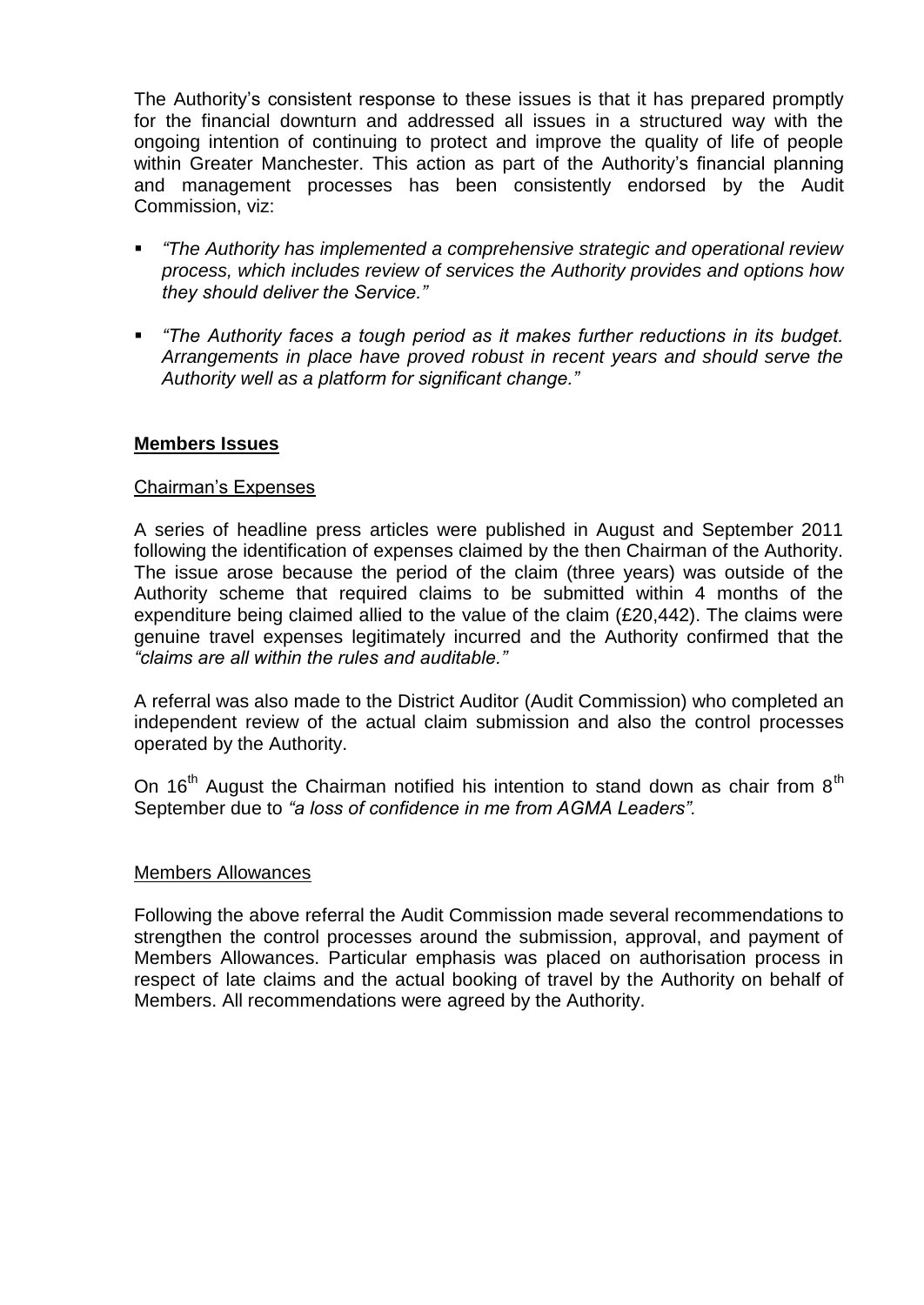# **Operational Issues**

#### Crewing Arrangements

Several press reports detailed concerns that the Authority were seeking to employ temporary (retired) firefighters as a contingency measure to cover potential strike action. The FBU reported concerns at a "risk to public safety". The Authority response was to outline that a plan for the worst case scenario (all firefighters on strike) had to be made to provide the best service possible to the public.

The Authority"s proposals involved recruiting a team of 96 temporary firefighters to man 21 fire engines at key locations to respond to life-threatening emergencies only.

Throughout the process the Authority maintained its legal responsibility to prepare for potential strike action by its employees and prepare appropriate contingency plans to provide the most effective operational cover possible.

#### "Missed Body" Tragedy

As reported in last year"s AGS, on 15 July 2010, the press reported the unfortunate death of a member of the public in a house fire in Eccles. The incident had been attended by two fire crews who failed to locate the person when a house was initially searched. The person was subsequently located and attempts made to revive the individual prior to transfer to Salford Royal Hospital. However, he was declared dead a short time later.

Further press reports in March and April 2011 reported that, following the investigation, disciplinary action was taken against all eight firefighters who attended the incident resulting in two dismissals (one reinstated on appeal), one demotion and one written warning.

Additional press coverage occurred in February 2012 following the Inquest that returned a verdict of accidental death. The Coroner was satisfied that the Authority "*had updated their policies and training to prevent a further incident."*

The Authority's governance and risk management arrangements enable it to deal openly and effectively with situations such as those highlighted above. The nature of the organisation means that there will always be difficult situations to deal with, but its internal control mechanisms ensure that actions are taken appropriately and promptly, and it is openly accountable for those actions. This is a major strength of the Authority and a significant factor in its continuing improvement journey.